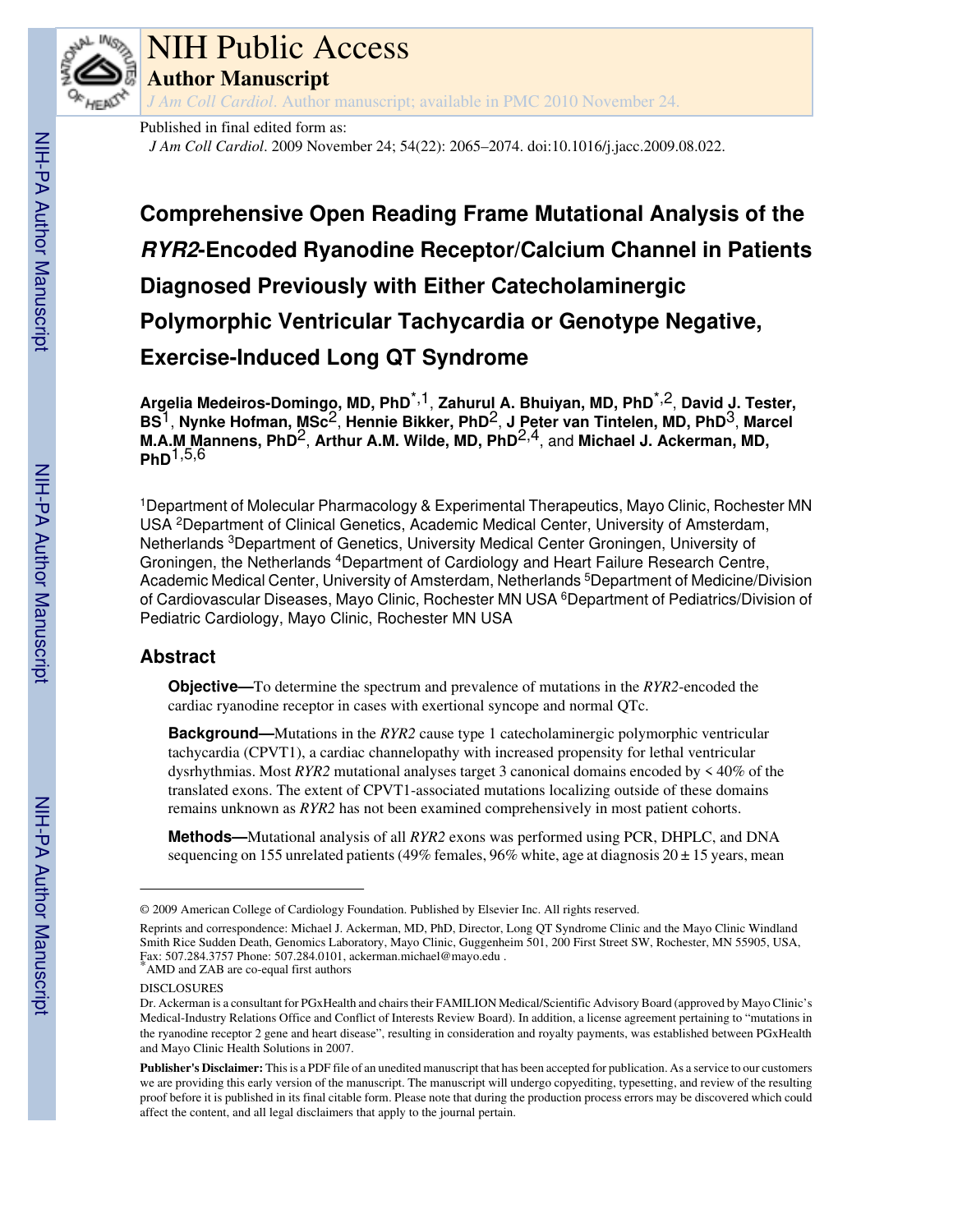$\overline{O}$ Tc 428 ± 29 ms), with either clinical diagnosis of CPVT (n = 110) or an initial diagnosis of exerciseinduced long QT syndrome (LQTS) but with QTc < 480 ms and a subsequent negative LQTS genetic test  $(n = 45)$ .

**Results—**Sixty-three (34 novel) possible CPVT1-associated mutations, absent in 400 reference alleles, were detected in 73 unrelated patients (47%). Thirteen new mutation-containing exons were identified. Two thirds of the CPVT1-positive patients had mutations that localized to one of 16 exons.

**Conclusions—**Possible CPVT1 mutations in *RYR2* were identified in nearly half of this cohort. 45 of the 105 translated exons are now known to host possible mutations. Considering that ~65% of CPVT1-positive cases would be discovered by selective analysis of 16 exons, a tiered targeting strategy for CPVT genetic testing should be considered.

### **Keywords**

Ryanodine Receptor; Catecholaminergic Polymorphic Ventricular Tachycardia; Sudden Cardiac Death; Exertional Syncope

### **INTRODUCTION**

Catecholaminergic polymorphic ventricular tachycardia (CPVT) is a potentially lethal, heritable arrhythmia syndrome often manifesting as exercise-induced ventricular arrhythmias, syncope or sudden death.<sup>1</sup> With mortality rates of 30-50% by age 35 years, CPVT is one of the most malignant cardiac channelopathies expressed predominately in young patients with otherwise structurally normal hearts<sup>2</sup>. While the resting 12-lead electrocardiogram (ECG) is typically normal, the hallmark arrhythmia, bidirectional VT, is often present during exercise stress testing and has been considered pathognomonic for  $CPVT$ <sup>1,3</sup>

CPVT stems from an alteration of intracellular calcium handling involving the critical calciuminduced calcium release mechanism of myocardial cells. At the molecular level, gain of function mutations in the cardiac ryanodine receptor encoded by *RYR2* account for at least 50% of CPVT cases and is annotated as type 1 CPVT (CPVT1).<sup>3</sup> Mutations in *CASQ2*-encoded calsequestrin are responsible for the very rare, autosomal recessive form known as type 2 CPVT  $(CPVT2).^{2,4}$ 

The cardiac ryanodine receptor (RyR2), encoded by the 105-exon-containing *RYR2* gene, is one of the largest ion channel proteins comprised of 4967 amino acids; localizes to the sarcoplasmic reticulum, and controls intracellular calcium release and cardiac contraction. Since the sentinel discovery of a CPVT-causing  $RYR2$  mutation<sup>5</sup>, a cluster distribution involving three discrete protein regions has been reported. Based in a potential physiological role for these "hot-spots", these regions have been termed "domains" I, II and III (Figure 1)<sup>6,</sup> 7 . Similar mutation clustering is observed in the *RYR1* gene which encodes the skeletal muscle  $RyR1$  and is linked to malignant hyperthermia and central core disease<sup>8-10</sup>. However, since the majority of CPVT cases have not undergone the entire *RYR2* scan, the prevalence of mutations residing outside these three canonical domains (i.e. ~61 exons that encode for 2570 amino-acids) remains unknown.

Currently, among research laboratories and clinical diagnostic laboratories, there is no consensus or clear definition of the "*RYR2* targeted scan" resulting in enormous discrepancy in the number of exons studied by each research group or commercial company. This situation has an important impact in "gene-negative" definition, genotype-phenotype correlation and patient quality of care. In the present study, we sought to determine the prevalence of mutations throughout *RYR2's* entire open reading frame in a large cohort of unrelated cases referred to 2 different institutions for exertional syncope and, using a combined analysis of the previous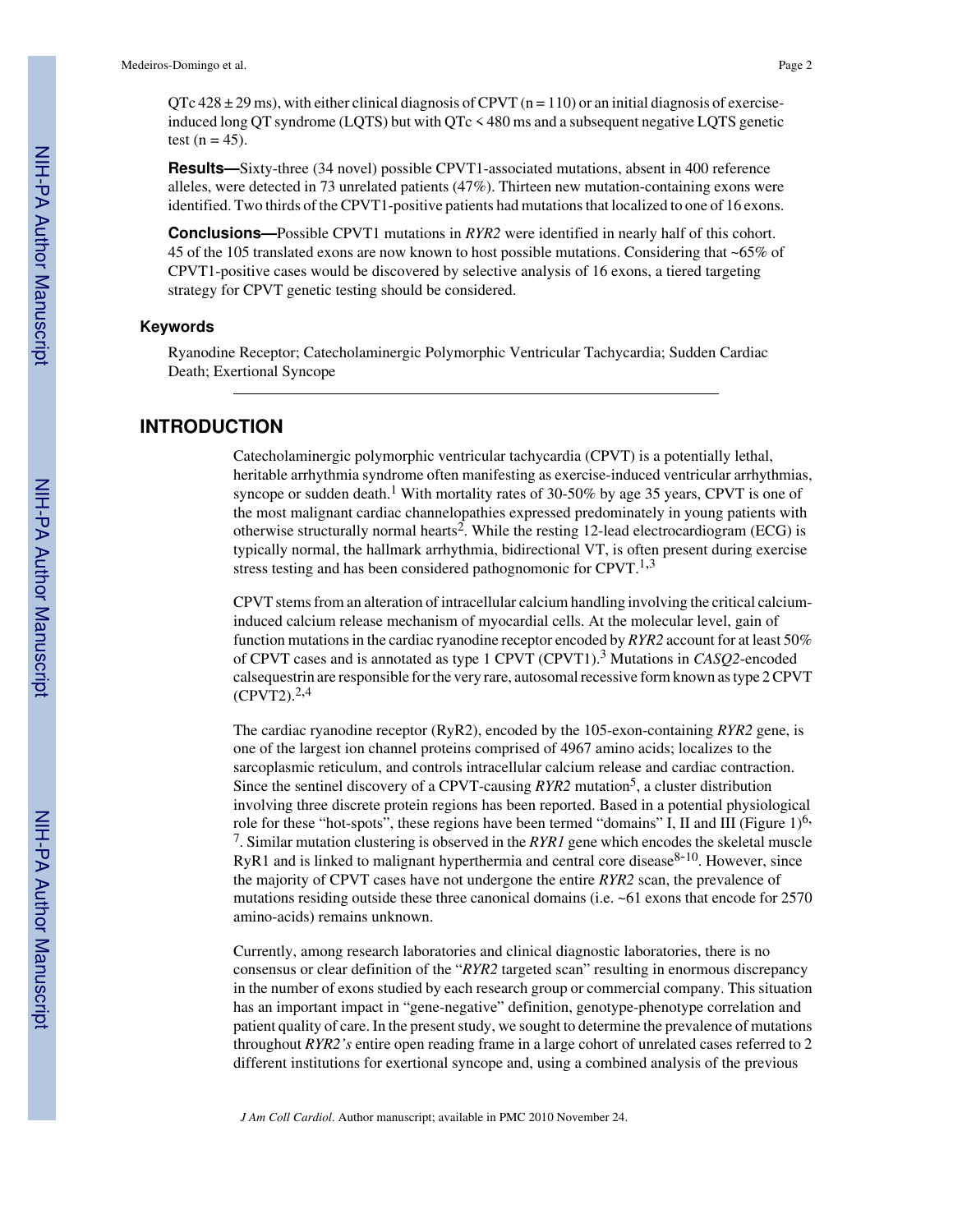reported mutations and the novel mutations found in this cohort, we propose a novel, targeted "genetic approach" for CPVT1 genetic testing.

### **METHODS**

### **Study Participants**

We studied a cohort of 155 unrelated patients referred to either the Windland Smith Rice Sudden Death Genomics Laboratory at Mayo Clinic, Rochester, MN or the Department of Clinical Genetics, Academic Medical Center, University of Amsterdam, Netherlands for genetic testing between August 2001 and June 2008. A clinical diagnosis of CPVT was rendered in 110 patients by either one of the authors (MJA, AAMW) or the referring physician. Of these, 78 were classified as "strong CPVT phenotype" because of exertional syncope plus documentation of bidirectional or polymorphic ventricular tachycardia (BVT/PVT) while 32 were classified as "possible CPVT phenotype" based on the presence of exertional syncope and stress test induced ventricular ectopy but not BVT/PVT. In addition, 45 cases were referred as "possible/atypical long QT syndrome (LQTS)" because of exertional syncope and QTc values < 480 ms. All were genotype negative for the 12 known LQTS-susceptibility genes.

Following receipt of written consent for this Mayo Foundation Institutional Review Board and Amsterdam Academic Medical Center Medical Ethical Committee approved protocol, genomic DNA was extracted from peripheral blood lymphocytes using the Purgene DNA extraction kit (Gentra, Inc, Minneapolis, MN, USA). In cases with suspected mosaicism, additional DNA from saliva was isolated using the ORAgene kit (DNA Genotek, Ottawa, Ontario, Canada) and DNA from skin fibroblasts and hair-roots was isolated using the QIAamp DNA minikit (Qiagen, USA).

### **Mutational Analysis**

Comprehensive open reading frame/splice site mutational analysis of all 105 *RYR2* exons was performed using polymerase chain reaction (PCR), denaturing high performance liquid chromatography (DHPLC), and DNA sequencing as described previously**.** <sup>11</sup> The flanking primers used for PCR were published previously or designed with Oligo software (Molecular Biology Insights, Inc., Cascade Colo.) and are available on request. We also searched for large genomic rearrangements affecting exon 3 as reported previously<sup>12</sup>.

All putative pathogenic variants must have been absent in 400 reference alleles (100 healthy white and 100 healthy black) obtained from the Human Genetic Cell Repository sponsored by the National Institute of General Medical Sciences and the Coriell Institute for Medical Research (Camden, New Jersey) in order to be considered as potentially disease-related.

### **Statistical Analysis**

We used the JMP Statistical Software (JMP 6.0, 2005; SAS Institute Inc, Cary, NC). All continuous variables are reported as mean ± SD. Differences between continuous variables were evaluated using unpaired Student *t* tests, and nominal variables were analyzed using chisquare analysis. Statistical significance was considered at  $p \le 0.05$ .

### **RESULTS**

The demographic characteristics of the 155 unrelated patients are shown in Table 1. 96% were Caucasians,  $49\%$  were females, age at symptoms was  $20 \pm 15$  yrs, and average QTc was 428 ± 29 ms. The mean age of onset of symptoms was significantly lower in *RYR2* mutation positive subjects compared to those with a negative genetic test ( $16.7 \pm 12.3$  vs  $23.8 \pm 16.6$  yrs respectively, p<0.004).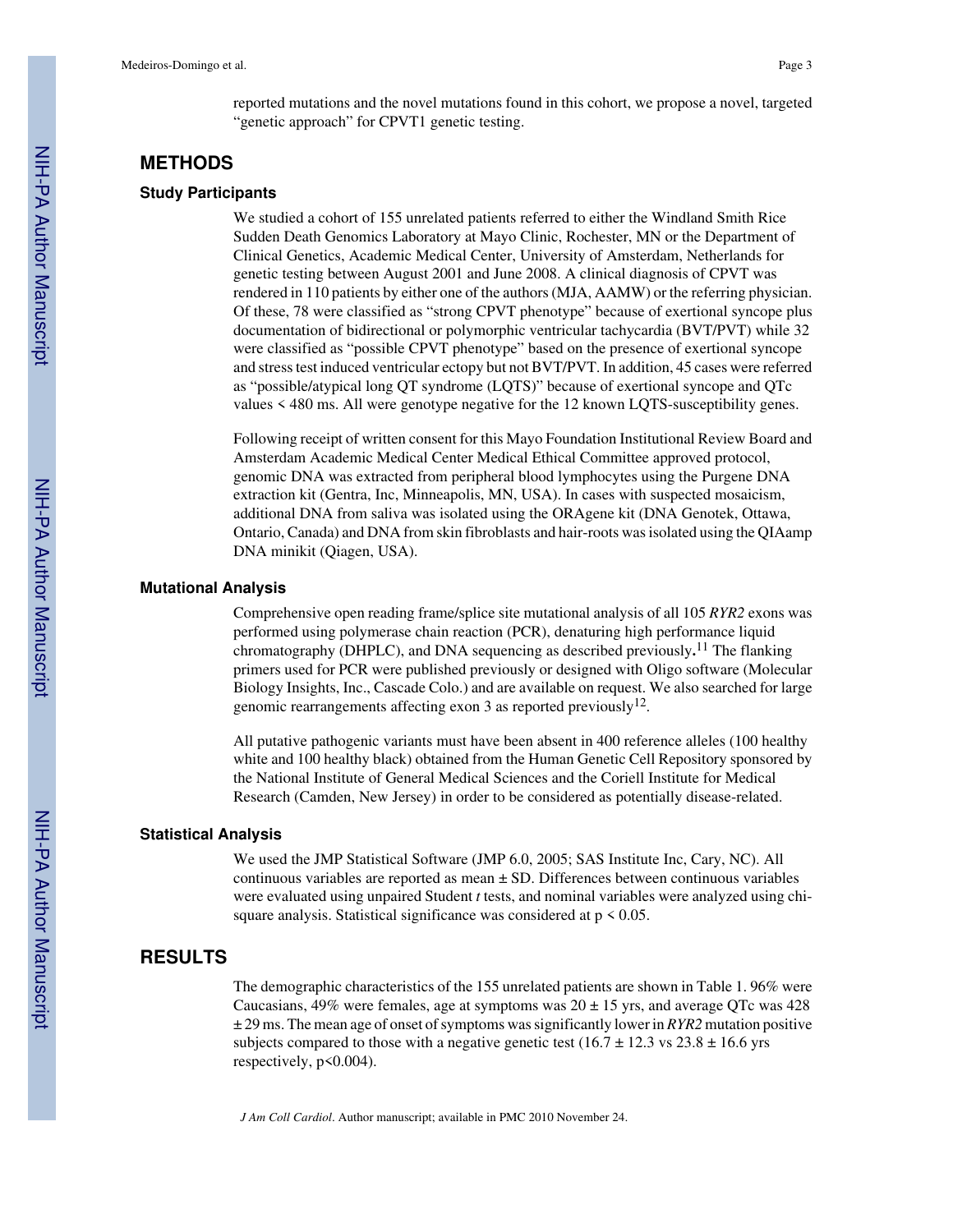Overall, 77 (63 unique, 34 novel) putative disease causing mutations were identified in 73 cases (47%, Table 2, Figure 2). 41/73 mutation positive cases (56%) were females. Putative mutations were absent in 400 references alleles and most of the mutated residues exhibit highly conservation across species (Supplemental Table). The yield of the genetic test was significantly higher among the 78 cases classified clinically as "strong CPVT phenotype" compared to the 32 cases diagnosed as "possible CPVT phenotype" (60% vs  $37.5\%$ , p < 0.04). Notably, nearly one-third of the 45 "gene negative LQTS" cases had a rare missense mutation in *RYR2* (Table 1, Figure 3). Four out of the 73 *RYR2* mutation-positive cases hosted multiple mutations (5.5%). As expected, we observed a mutation clustering distribution across *RYR2*; nevertheless, ten mutations found in 11 cases resided outside the three canonical domains, specifically, between domain I and II; 8 of them exhibited a strong CPVT phenotype. Three large genomic rearrangements comprising exon 3 were detected in three unrelated cases involving a 3.6 kb deletion in one and a 1.1 kb deletion in two cases.

One proband had a maternally inherited Y4149S (tyrosine, Y, at position 4149 mutated to serine, S) missense mutation. Although the proband's mother was asymptomatic and had an unremarkable exercise ECG; germline mosaicism was suspected clinically because more than one offspring was affected. Accordingly, Y4149S mosaicism was detected in her being highest in the hair-roots  $(\sim 25\%)$ , less in leucocytes  $(\sim 20\%)$  and in fibroblasts and buccal epithelium  $(-15-18\%).$ 

Twelve non-synonymous single nucleotide polymorphisms (6 novel) were also identified, 7 of them were seen only in controls and 5 in cases and controls (Table 2). Four novel polymorphisms localize between domain I and II. The most common polymorphism was Q2958R with an heterozygous prevalence of 34% in Caucasians and 10% in African-Americans; followed by G1886S with a prevalence of 20% (African Americans) and 9% (Caucasians). V377M was found only in African-Americans with a prevalence of 3%. Finally, Y2156C, E2183V, M2389L, V4010M, A4282V and G4315E are rare variants observed only once in different control subjects. Thus, within the exons hosting putative CPVT1-associated mutations, the background prevalence of rare amino acid substitutions among the 200 apparently healthy volunteers was 3% (3/100 Caucasians and 3/100 African Americans, Table 2).

We evaluated the number of mutations in each exon reported to date in the literature (Table 2), excluding exons containing only polymorphisms. As such; 127 unique mutations were analyzed, including those found within this cohort. Sixteen exons hosted > 3 distinct CPVT1 associated mutations; 13 exons had at least 2 mutations reported while an additional 16 exons had, so far, only a single mutation reported (Figure 4). This mutation clustering phenomena might facilitate a tiered strategy that may yield a more cost-effective approach for CPVT genetic testing. If we consider that the average charge for the current *RYR2* commercial tests available on the market is approximately \$0.40 per coding nucleotide (http://pgxhealth.com, www.preventiongenetics.com), the estimated charge for the entire *RYR2* coding region scan would be approximately \$6000 per patient, meaning that the commercial charge to analyze this 155 patient cohort in its entirety would have approached \$1 million US dollars. In comparison, the total charge to scan only the 45 mutation-hosting exons that have been reported to date exon-containing mutations reported to date would be about 50% less. Further, a reflex tiered strategy would reduce the cost significantly. As modeled here, using a 3-tiered reflex genetic test strategy based on Figure 4, the genetic scan of the first tier of exons in our cohort would cost \$190,960.00 (~\$1200 per case) and would detect nearly two-thirds of those CPVT cases that are due to mutations in *RYR2*. The charge to reflex to the second tier genetic scan would add < \$1000 per case and combined, nearly 90% of the RYR2-mutation positive cases (CPVT1) would be identified. Reflexing to the third tier would capture the remaining *RYR2*-positive cases and the charge to do so would be ~\$123,225 US dlls (\$795.00 US dlls/case, Figure 5).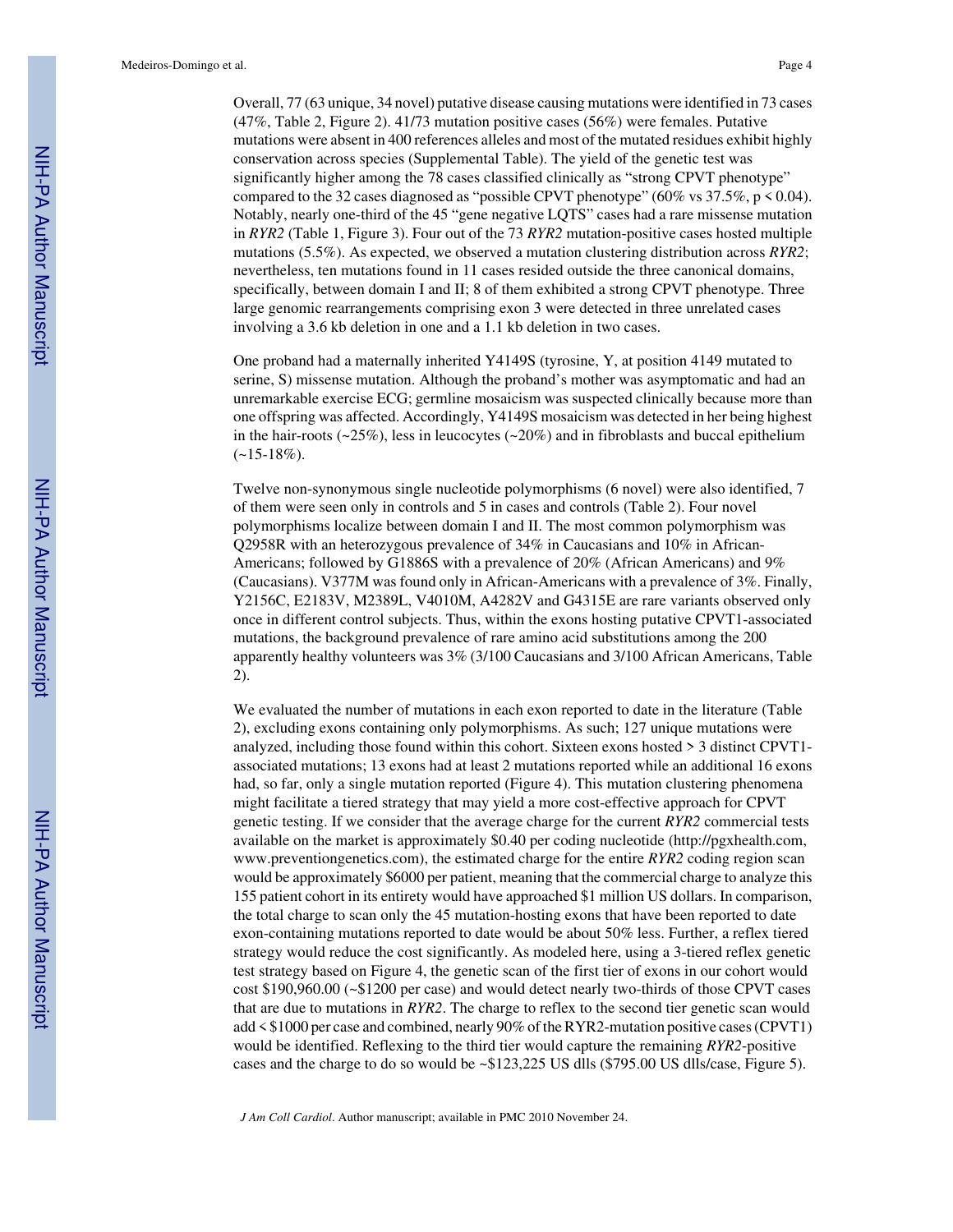### **DISCUSSION**

### **Exertional Syncope: LQTS or CPVT?**

It has been reported that nearly 30% of CPVT cases have been misdiagnosed as "LQTS with normal QT intervals" or "concealed LQTS".<sup>13</sup> Recently, we demonstrated that nearly 6% of 269 LQTS genotype negative patients hosted a putative CPVT1-causing RyR2 mutation<sup>14</sup>. Here, we included only referral cases of "atypical/possible LQTS" with a phenotype of exertional syncope and QTc < 480 ms. Herein, the yield of *RYR2* mutations for these 45 cases was 31%; indicating the critical importance of properly distinguishing between CPVT and LQTS. CPVT-related arrhythmias can be easily reproduced during an exercise stress test, isoproterenol infusion or by other forms of adrenergic stimulation<sup>15,16</sup>. The induction of polymorphic ventricular tachycardia or bidirectional VT, characterized by 180° alternating QRS axis on a beat-to-beat basis, sets CPVT apart from "concealed" or "borderline" LQTS.

### **RYR2 genetic approach: Targeted scan and tiered strategy**

Our results confirm that mutation clustering exists. The functional significance of mutation clustering remains unclear. It has been suggested, however, that a domain-domain interaction is crucial for channel function $17-19$  and a defective inter-molecular interaction may be crucial in disease phenotypes. Interestingly, in this study 11/64 (17%) of the putative mutations localize outside the considered canonical domains.

Based upon our results and after analyzing a large publicly available compendium of the 127 *RYR2* putative mutations known to date (Table 2), we propose an expanded genetic approach for research/investigational laboratories. A reasonable *RYR2* scan will include the analysis of at least 45 exons in total known to host all published mutations reported to date. Since some exons  $(19)$  imbibed in the hot-spot region remain free of mutations so far, a more ambitious and "comprehensive" *RYR2* genetic test would include these exons as well resulting in a 64 exon scan (exons 3-28, 37-50, 75 and 83-105).

The mutation clustering phenomena might facilitate a tiered strategy that may yield a more cost-effective approach for CPVT genetic testing. Figure 4 summarizes this proposed tiered strategy. The approach was developed considering the number of mutations in each exon reported to date in the literature. The first tier comprises those exons (N=16) now known to host > 3 unique CPVT-associated mutations. The second tier includes 13 exons with at least 2 mutations reported while the third tier consists of the final 16 exons where, so far, only a single mutation within that exon has been reported. Considering that ~65% of the *RYR2* mutationpositive cases might have a mutation in the first tier of 16 *RYR2* exons, the charge of the genetic analysis in this group could be reduced by approximately half (predicted \$1232.00 US dlls/ case for the first tier of 16 exons vs \$3019.00 US dlls/case for the entire sequencing of exonscontaining reported mutation).

In case of negative results, we suggest that the pseudo-comprehensive (64 exon) *RYR2* scan mentioned previously (exons 3-28, 37-50, 75 and 83-105) be performed. Additional "rare" although documented causes of CPVT should also be considered, like large *RYR2* genomic rearrangements involving exon 3 and mutations in calsequestrin 2 (*CASQ2*) and Kir2.1 (*KCNJ2*) <sup>20</sup>. The area surrounding exon 3 is highly susceptible to large *Alu*-repeat-mediated genomic rearrangements; we documented 3 unrelated cases hosting large heterozygous deletions involving exon 3 that could not be detected by regular genetic screening using DHPLC or direct DNA sequencing. Validating this observation, exon 3 deletion was also reported recently in a different cohort where 2 unrelated cases (out of 33), hosted a 1.1kb deletion, including exon  $3^{21}$ .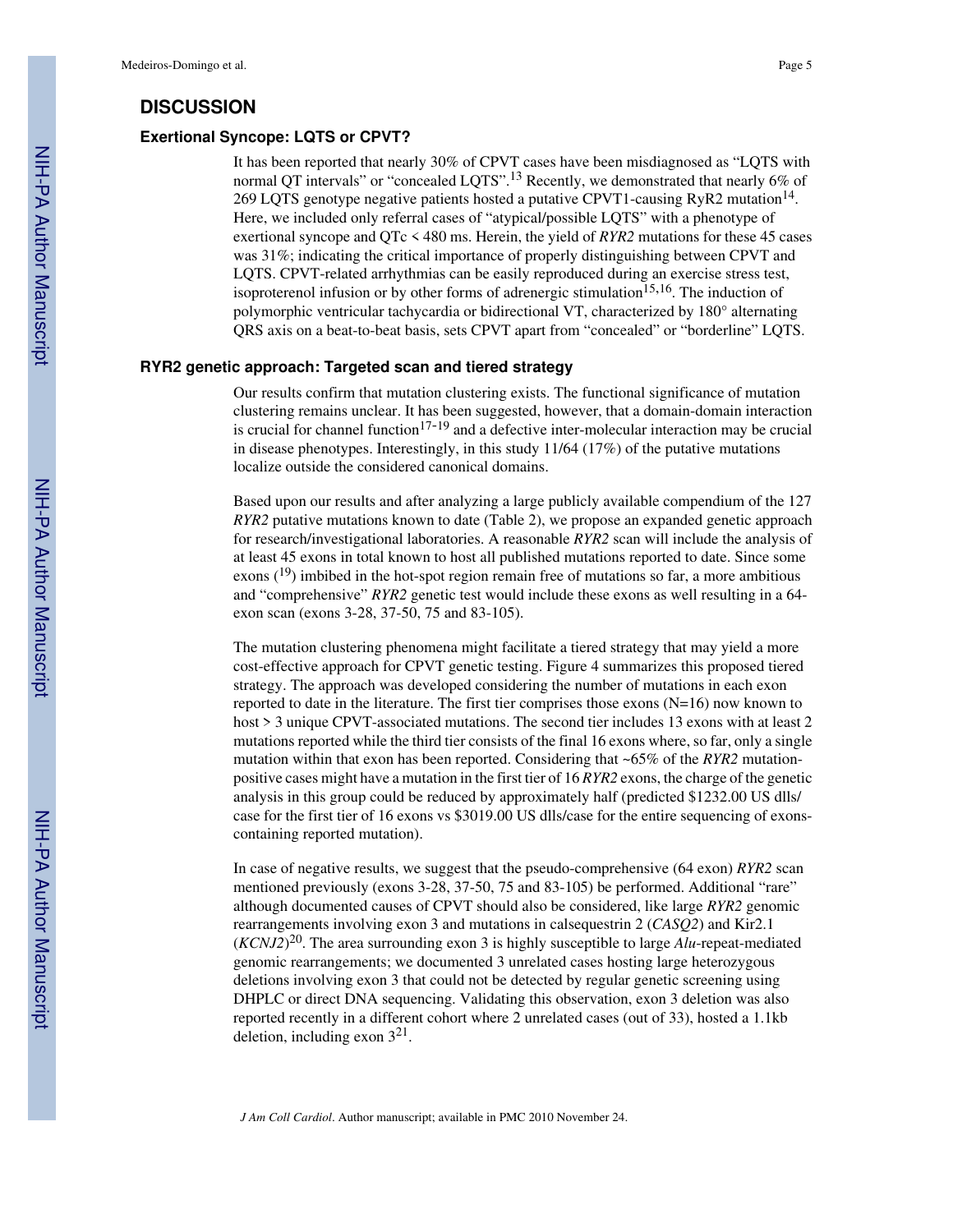### **Polymorphisms in RYR2, not that rare and with potential functional effect**

It has been considered that *RYR2* is not a polymorphic gene. However, 15/142 (10.5%) missense variants reported to date were found in controls. We did not scan the entire *RYR2* gene in control subjects. Instead, since we focused on the exon-containing mutations, the rate of non-synonymous genetic variation throughout all of *RYR2* may be higher. Importantly however, among the exons now known to host possible CPVT1-associated missense mutations, similarly rare amino acid substitutions were found in only 6 of the 200 control subjects examined in this study. Although not a true case-control genetic epidemiologic study, if validated, this would suggest that among cases where CPVT is strongly suspected, there would be a 95% estimated probability that the identification of a rare missense mutation would likely represent the pathogenic basis for the patient's CPVT rather than merely being only a rare amino acid substitution.

We have learned that common polymorphisms in other ion channels have the potential to modify the clinical phenotype<sup>22,23</sup>; polymorphisms in *RYR2* may have the same potential. RyR2-Q2958R is the most common *RYR2* polymorphism; was described for the first time 9 years ago<sup>24</sup> and is particularly common in Caucasians  $(34\%)$ . The second most common polymorphism in *RYR2* is G1886S (20% African Americans, 9% Caucasians) followed by G1885E (6% Caucasians). Interestingly, in vitro studies in heterologous systems have demonstrated that both G1885E and G1886S polymorphisms caused a significant increase in the cellular Ca(2+) oscillation activity compared with RyR2 wild-type channels. Further, when both polymorphisms were introduced in the same RyR2 subunit, the store-overload-induced calcium release activity was nearly completely abolished<sup>25</sup>. The clinical consequences of this "RyR2 loss of function" in vitro phenotype is not clear, however, compound heterozygosity involving these two polymorphisms has been reported in right ventricular dysplasia<sup>26</sup>. The potential functional effects of the 6 novel polymorphisms identified in this study are unknown.

It is important to remark that none of the novel mutations detected on this study have been functionally characterized to further bolster the contention of pathogenicity. However, less than 15% of the mutations reported to date in *RYR2* have been studied in vitro, pathogenicity has been suspected based on co-segregation with the disease and absence in control subjects. Here, co-segregation with the disease data was not available for all cases. Instead, the prevalence of putative mutations amongst strong cases (~60%) was markedly higher than in controls (~3%) and all putative mutations were absent in 400 reference alleles. Thus, although the precise contribution of each discrete mutation to the phenotype remains to be determined, statistically, the estimated probability for pathogenicity for *RYR2* mutations found in strong cases is quite high (~95%).

### **Mosaicism in RYR2**

This is the first report involving *RYR2* mosaicism which was transmitted to descendants, presumably causing sudden death in two children and full blown CPVT in one child from the age of 9 years. *RYR2* mutations, in many circumstances (~20% in our cohort) are *de novo* in origin, but it could also be present in a mosaic form in the asymptomatic parents, which requires attention during genetic counseling as well as during genetic screening.

### **Clinical Significance**

This study represents the first analysis of *RYR2* mutation distribution in a large cohort of cases. Our results contribute to a better delineation of the "hot spot" region with important consequences in "gene negative" definition. The identification of novel common variants in control subjects will allow a better interpretation of the CPVT genetic test and the detection of *RYR2* mosaicism and confirmation of exon 3 deletion in different patients-cohort, provide novel genetic possibilities in the pathogenesis of CPVT. Moreover, the possibility of a tiered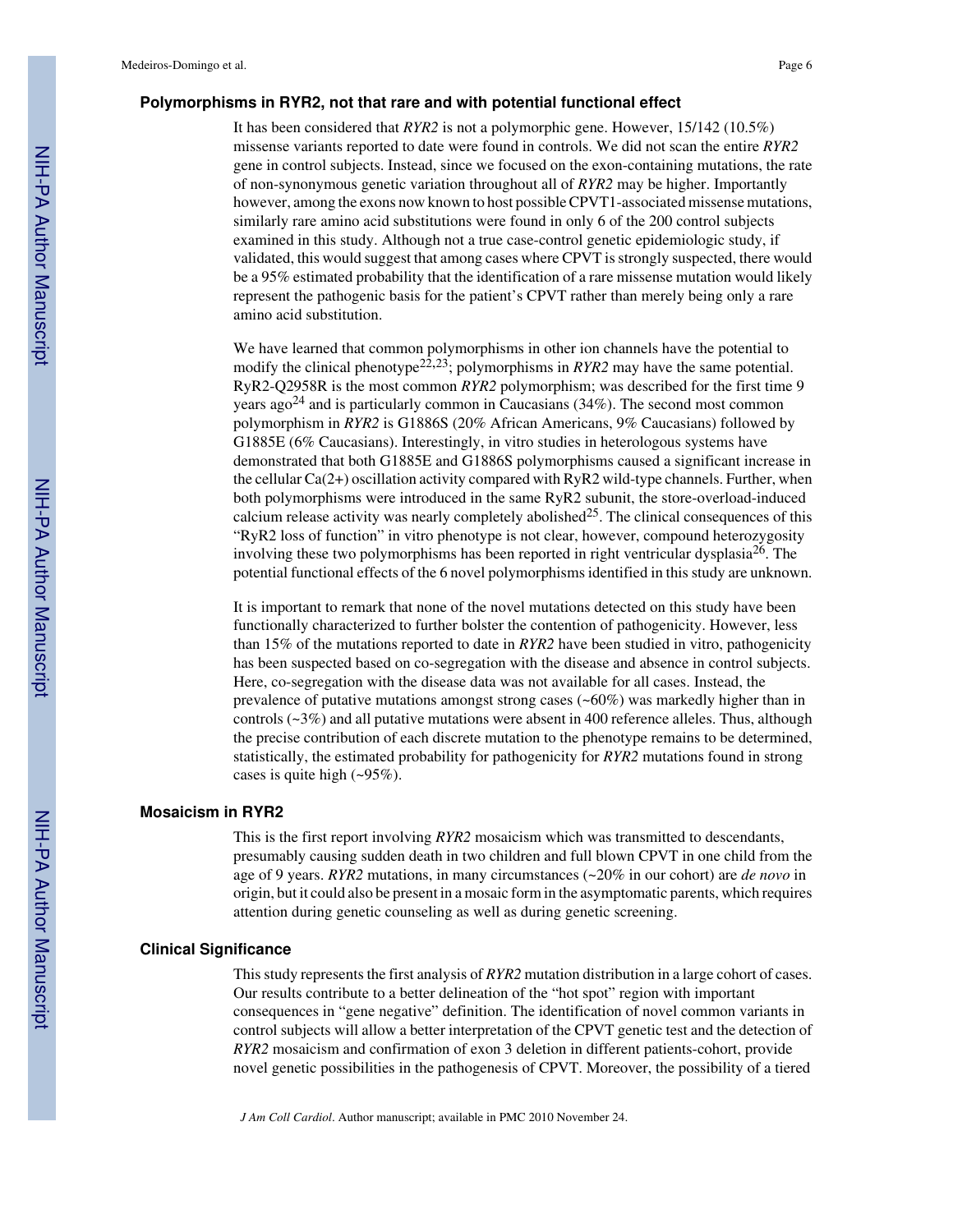strategy for *RYR2* genetic scan may enable a more cost-effective genetic approach to analyzing one of the largest genes in the human genome. Finally, we emphasize the critical importance of properly distinguishing between CPVT and LQTS (including Andersen-Tawil syndrome), two different diseases with a similar clinical presentation but different clinical outcomes and different responsiveness to pharmacotherapy.

### **CONCLUSION**

Although intimidating as one of the largest genes in the human genome, results from this comprehensive open reading frame analysis involving one of the largest cohorts of unrelated patients examined, combined with a detailed analysis of all published CPVT1-associated mutations indicate that to date, only 45 of *RYR2's* 105 translated exons host a putative CPVT1 associated mutation thus far. Moreover, an initial targeting of only 16 exons would allow the identification of putative mutations in ~65% of the *RYR2*-mutation positive cases, though compound heterozygosity may be missed. Finally, given the present estimate of 3% frequency for rare missense mutations among controls, one must be cognizant of the possibility of a "false positive" especially as the pre-test probability of a CPVT diagnosis decreases. The ~33% yield that was observed among the "possible" cases of CPVT indicates that perhaps 90% of the mutations, identified among cases labeled as "possible CPVT" or so-called "atypical LQTS" with exercise-induced syncope and QTc  $\leq$  480 ms, are pathogenic whereas 10% of those mutations may represent "false positives".

### **Supplementary Material**

Refer to Web version on PubMed Central for supplementary material.

### **Acknowledgments**

Michael J. Ackerman and Argelia Medeiros-Domingo are supported by the Mayo Clinic Windland Smith Rice Comprehensive Sudden Cardiac Death and Leducq Fondation programs. Arthur A. M. Wilde is supported by The Interuniversity Cardiology Institute of the Netherlands (ICIN) project 27 and by a Leducq Fondation program grant "05CVD01, Alliance Against Sudden Cardiac Death."

### **REFERENCES**

- 1. Leenhardt A, Lucet V, Denjoy I, et al. Catecholaminergic polymorphic ventricular tachycardia in children. A 7-year follow-up of 21 patients. Circulation 1995;91:1512–1519. [PubMed: 7867192]
- 2. Swan H, Piippo K, Viitasalo M, et al. Arrhythmic disorder mapped to chromosome 1q42-q43 causes malignant polymorphic ventricular tachycardia in structurally normal hearts. J Am Coll Cardiol 1999;34:2035–2042. [PubMed: 10588221]
- 3. Priori SG, Napolitano C, Memmi M, et al. Clinical and molecular characterization of patients with catecholaminergic polymorphic ventricular tachycardia. Circulation 2002;106:69–74. [PubMed: 12093772]
- 4. Postma AV, Denjoy I, Hoorntje TM, et al. Absence of calsequestrin 2 causes severe forms of catecholaminergic polymorphic ventricular tachycardia. Circ Res 2002;91:e21–26. [PubMed: 12386154]
- 5. Priori SG, Napolitano C, Tiso N, et al. Mutations in the cardiac ryanodine receptor gene (hRyR2) underlie catecholaminergic polymorphic ventricular tachycardia. Circulation 2001;103:196–200. [PubMed: 11208676]
- 6. Yano M, Yamamoto T, Ikeda Y, et al. Mechanisms of Disease: ryanodine receptor defects in heart failure and fatal arrhythmia. Nat Clin Pract Cardiovasc Med 2006;3:43–52. [PubMed: 16391617]
- 7. George CH, Jundi H, Thomas NL, et al. Ryanodine receptors and ventricular arrhythmias: emerging trends in mutations, mechanisms and therapies. J Mol Cell Cardiol 2007;42:34–50. [PubMed: 17081562]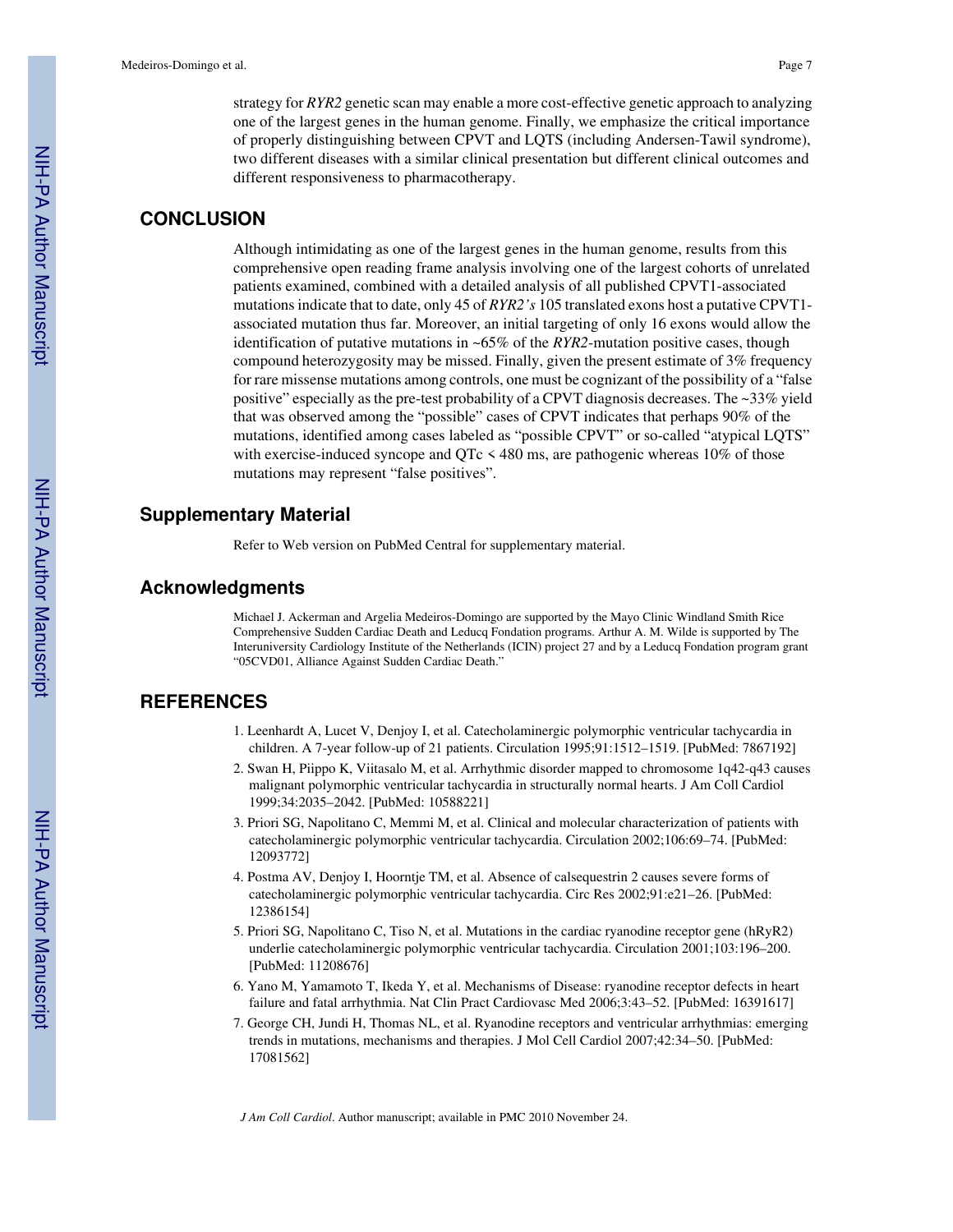- 9. McCarthy TV, Quane KA, Lynch PJ. Ryanodine receptor mutations in malignant hyperthermia and central core disease. Hum Mutat 2000;15:410–417. [PubMed: 10790202]
- 10. McCarthy EJ. Malignant hyperthermia: pathophysiology, clinical presentation, and treatment. AACN Clin Issues 2004;15:231–237. [PubMed: 15461040]
- 11. Ackerman MJ, Tester DJ, Jones GS, et al. Ethnic differences in cardiac potassium channel variants: Implications for genetic susceptibility to sudden cardiac death and genetic testing for congenital long QT syndrome. Mayo Clinic Proceedings 2003;78:1479–1487. [PubMed: 14661677]
- 12. Bhuiyan ZA, van den Berg MP, van Tintelen JP, et al. Expanding spectrum of human RYR2-related disease: new electrocardiographic, structural, and genetic features. Circulation 2007;116:1569–1576. [PubMed: 17875969]
- 13. Priori SG, Napolitano C, Schwartz PJ. Low penetrance in the long-QT syndrome: clinical impact. Circulation 1999;99:529–533. [PubMed: 9927399]
- 14. Tester DJ, Kopplin LJ, Will ML, et al. Spectrum and prevalence of cardiac ryanodine receptor (RyR2) mutations in a cohort of unrelated patients referred explicitly for long QT syndrome genetic testing. Heart Rhythm 2005;2:1099–1105. [PubMed: 16188589]
- 15. Sumitomo N, Harada K, Nagashima M, et al. Catecholaminergic polymorphic ventricular tachycardia: electrocardiographic characteristics and optimal therapeutic strategies to prevent sudden death. Heart 2003;89:66–70. [PubMed: 12482795]
- 16. Vyas H, Hejlik J, Ackerman MJ. Epinephrine QT stress testing in the evaluation of congenital long-QT syndrome: diagnostic accuracy of the paradoxical QT response. Circulation 2006;113:1385– 1392. [PubMed: 16534005]
- 17. Wang R, Chen W, Cai S, et al. Localization of an NH(2)-terminal disease-causing mutation hot spot to the "clamp" region in the three-dimensional structure of the cardiac ryanodine receptor. J Biol Chem 2007;282:17785–17793. [PubMed: 17452324]
- 18. Liu Z, Wang R, Zhang J, et al. Localization of a disease-associated mutation site in the threedimensional structure of the cardiac muscle ryanodine receptor. J Biol Chem 2005;280:37941–37947. [PubMed: 16157601]
- 19. George CH, Yin CC, Lai FA. Toward a molecular understanding of the structure-function of ryanodine receptor Ca2+ release channels: perspectives from recombinant expression systems. Cell Biochem Biophys 2005;42:197–222. [PubMed: 15858232]
- 20. Tester DJ, Arya P, Will M, et al. Genotypic heterogeneity and phenotypic mimicry among unrelated patients referred for catecholaminergic polymorphic ventricular tachycardia genetic testing. Heart Rhythm 2006;3:800–805. [PubMed: 16818210]
- 21. Marjamaa A, Laitinen-Forsblom P, Lahtinen AM, et al. Search for cardiac calcium cycling gene mutations in familial ventricular arrhythmias resembling catecholaminergic polymorphic ventricular tachycardia. BMC Med Genet 2009;10:12. [PubMed: 19216760]
- 22. Poelzing S, Forleo C, Samodell M, et al. SCN5A polymorphism restores trafficking of a Brugada syndrome mutation on a separate gene. Circulation 2006;114:368–376. [PubMed: 16864729]
- 23. Makielski JC, Ye B, Valdivia CR, et al. A ubiquitous splice variant and a common polymorphism affect heterologous expression of recombinant human SCN5A heart sodium channels. Circ Res 2003;93:821–828. [PubMed: 14500339]
- 24. Tiso N, Stephan DA, Nava A, et al. Identification of mutations in the cardiac ryanodine receptor gene in families affected with arrhythmogenic right ventricular cardiomyopathy type 2 (ARVD2). Hum Mol Genet 2001;10:189–194. [PubMed: 11159936]
- 25. Koop A, Goldmann P, Chen SR, et al. ARVC-related mutations in divergent region 3 alter functional properties of the cardiac ryanodine receptor. Biophys J 2008;94:4668–4677. [PubMed: 18326664]
- 26. Milting H, Lukas N, Klauke B, et al. Composite polymorphisms in the ryanodine receptor 2 gene associated with arrhythmogenic right ventricular cardiomyopathy. Cardiovasc Res 2006;71:496– 505. [PubMed: 16769042]
- 27. d'Amati G, Bagattin A, Bauce B, et al. Juvenile sudden death in a family with polymorphic ventricular arrhythmias caused by a novel RyR2 gene mutation: evidence of specific morphological substrates. Hum Pathol 2005;36:761–767. [PubMed: 16084945]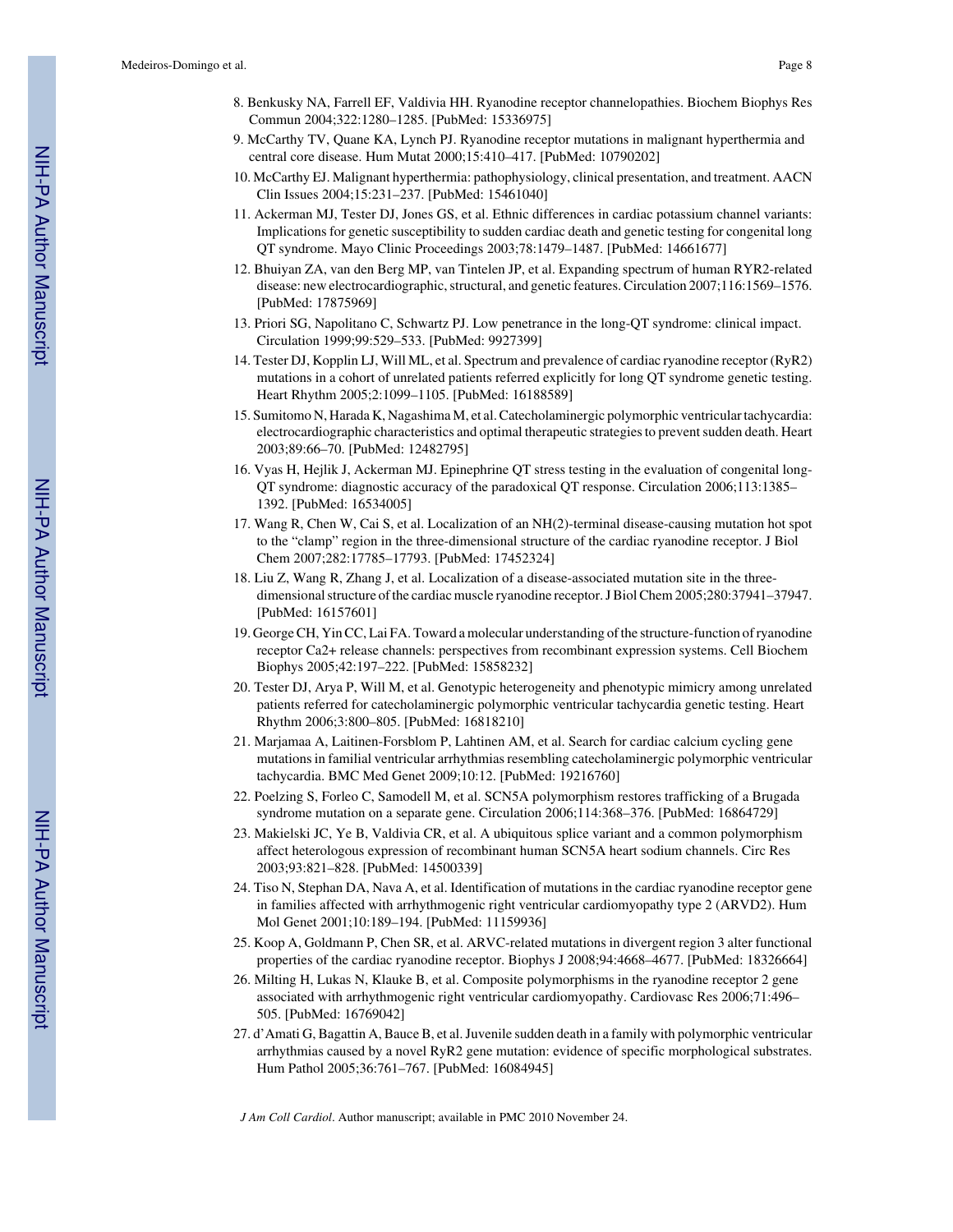- 28. Choi G, Kopplin LJ, Tester DJ, et al. Spectrum and frequency of cardiac channel defects in swimmingtriggered arrhythmia syndromes. Circulation 2004;110:2119–2124. [PubMed: 15466642]
- 29. Hsueh CH, Weng YC, Chen CY, et al. A novel mutation (Arg169Gln) of the cardiac ryanodine receptor gene causing exercise-induced bidirectional ventricular tachycardia. Int J Cardiol 2006;108:276–278. [PubMed: 16517285]
- 30. Davis D, Gow R, Birnie D, et al. Syncope While Swimming: Identification of Novel RyR2 Mutations. Heart Rhythm 2006;3:P4–62.
- 31. Tester DJ, Medeiros-Domingo A, Ackerman MJ. Post-Mortem Cardiac Channel Genetic Testing for Autopsy Negative Sudden Unexplained Death. Heart Rhythm 2009:6.
- 32. Tester DJ, Kopplin LJ, Creighton W, et al. Pathogenesis of unexplained drowning: new insights from a molecular autopsy. Mayo Clin Proc 2005;80:596–600. [PubMed: 15887426]
- 33. Bauce B, Rampazzo A, Basso C, et al. Screening for ryanodine receptor type 2 mutations in families with effort-induced polymorphic ventricular arrhythmias and sudden death: early diagnosis of asymptomatic carriers. J Am Coll Cardiol 2002;40:341–349. [PubMed: 12106942]
- 34. Postma AV, Denjoy I, Kamblock J, et al. Catecholaminergic polymorphic ventricular tachycardia: RYR2 mutations, bradycardia, and follow up of the patients. J Med Genet 2005;42:863–870. [PubMed: 16272262]
- 35. Marjamaa A, Laitinien-Forsblom P, Toivonen L, et al. Ryanodine Receptor (RYR2) Mutations in Sudden Unexplained Death: Studies in Extended Pedigrees and Phenotypic Characterization In Vitro. Circulation 2007;116:607.
- 36. Tester DJ, Dura M, Carturan E, et al. A mechanism for sudden infant death syndrome (SIDS): stressinduced leak via ryanodine receptors. Heart Rhythm 2007;4:733–739. [PubMed: 17556193]
- 37. Laitinen PJ, Brown KM, Piippo K, et al. Mutations of the cardiac ryanodine receptor (RyR2) gene in familial polymorphic ventricular tachycardia. Circulation 2001;103:485–490. [PubMed: 11157710]
- 38. Berge KE, Haugaa KH, Fruh A, et al. Molecular genetic analysis of long QT syndrome in Norway indicating a high prevalence of heterozygous mutation carriers. Scand J Clin Lab Invest 2008;68:362– 368. [PubMed: 18752142]
- 39. Nishio H, Iwata M, Tamura A, et al. Identification of a novel mutation V2321M of the cardiac ryanodine receptor gene of sudden unexplained death and a phenotypic study of the gene mutations. Leg Med (Tokyo). 2008
- 40. Creighton W, Virmani R, Kutys R, et al. Identification of novel missense mutations of cardiac ryanodine receptor gene in exercise-induced sudden death at autopsy. J Mol Diagn 2006;8:62–67. [PubMed: 16436635]
- 41. Aizawa Y, Mitsuma W, Ikrar T, et al. Human cardiac ryanodine receptor mutations in ion channel disorders in Japan. Int J Cardiol 2007;116:263–265. [PubMed: 16843546]
- 42. Bagattin A, Veronese C, Bauce B, et al. Denaturing HPLC-based approach for detecting RYR2 mutations involved in malignant arrhythmias. Clin Chem 2004;50:1148–1155. [PubMed: 15131021]
- 43. Tester D, Salisbury B, Judson R, et al. Spectrum and prevalence of genetic variants in the RyR2 encoded cardiac ryanodine receptor-calcium release channel in healthy subjects. Circulation 2005;11:516.
- 44. Beckmann BM, Wilde AA, Kaab S. Dual inheritance of sudden death from cardiovascular causes. N Engl J Med 2008;358:2077–2078. [PubMed: 18463390]
- 45. Hasdemir C, Priori SG, Overholt E, et al. Catecholaminergic polymorphic ventricular tachycardia, recurrent syncope, and implantable loop recorder. J Cardiovasc Electrophysiol 2004;15:729. [PubMed: 15175074]
- 46. Tester DJ, Spoon DB, Valdivia HH, et al. Targeted mutational analysis of the RyR2-encoded cardiac ryanodine receptor in sudden unexplained death: a molecular autopsy of 49 medical examiner/ coroner's cases. Mayo Clin Proc 2004;79:1380–1384. [PubMed: 15544015]
- 47. Hasdemir C, Aydin HH, Sahin S, et al. Catecholaminergic polymorphic ventricular tachycardia caused by a novel mutation in the cardiac ryanodine receptor. Anadolu Kardiyol Derg 2008;8:E35–36. [PubMed: 18849218]
- 48. Callis TE, Harris-Kerr C, Carr JL, et al. Case-Control genetic comparison of the cardiac ryanodine receptor in catecholaminergic polymorphic ventricular tachycardia. Heart Rhythm 2009:6.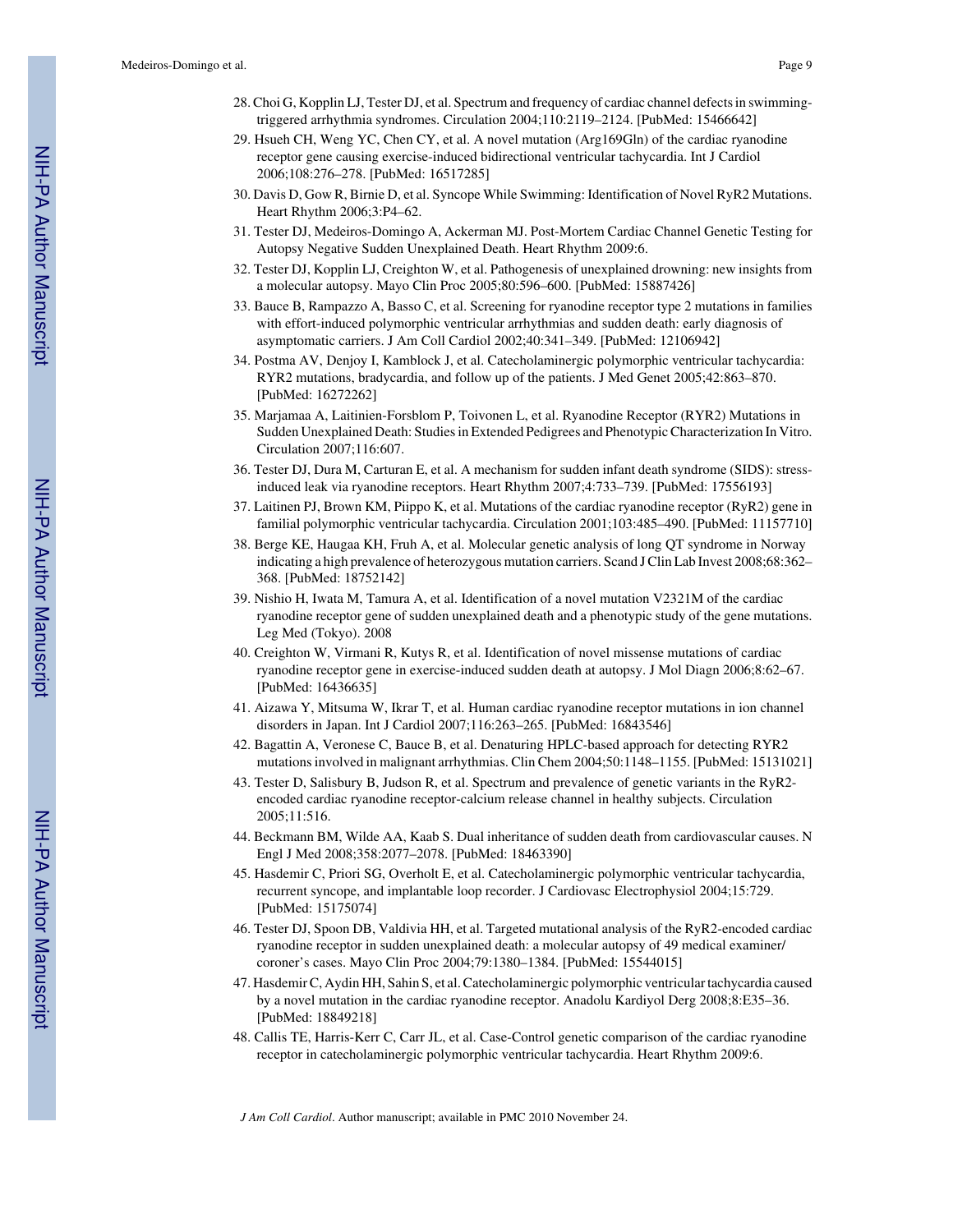49. Beery T, Shah M, Benson D. Genetic Characterization of Familial CPVT after 30 Years. Heart Rhythm 2008;5:AB2–2.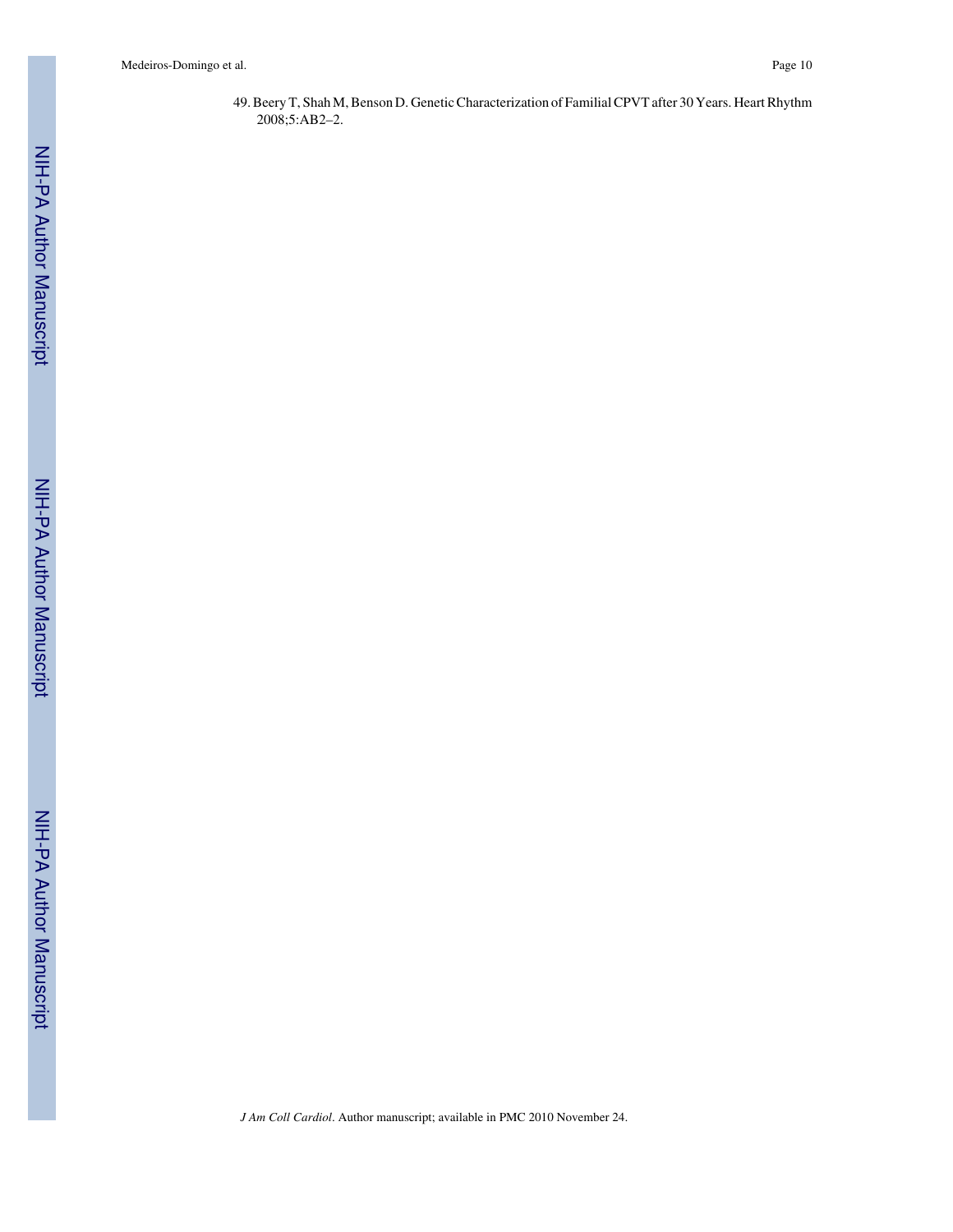

### **Figure 1. Mutation clustering in the cardiac ryanodine receptor (***RyR2***)**

Mutations are distributed in three "hot-spots" regions, called domains I (N-terminal), II (central) and III (channel region)6,<sup>7</sup> . AA: amino-acid number estimated for each domain. Adapted from George CH, et.al<sup>7</sup>., and Yano M, et. al<sup>6</sup>.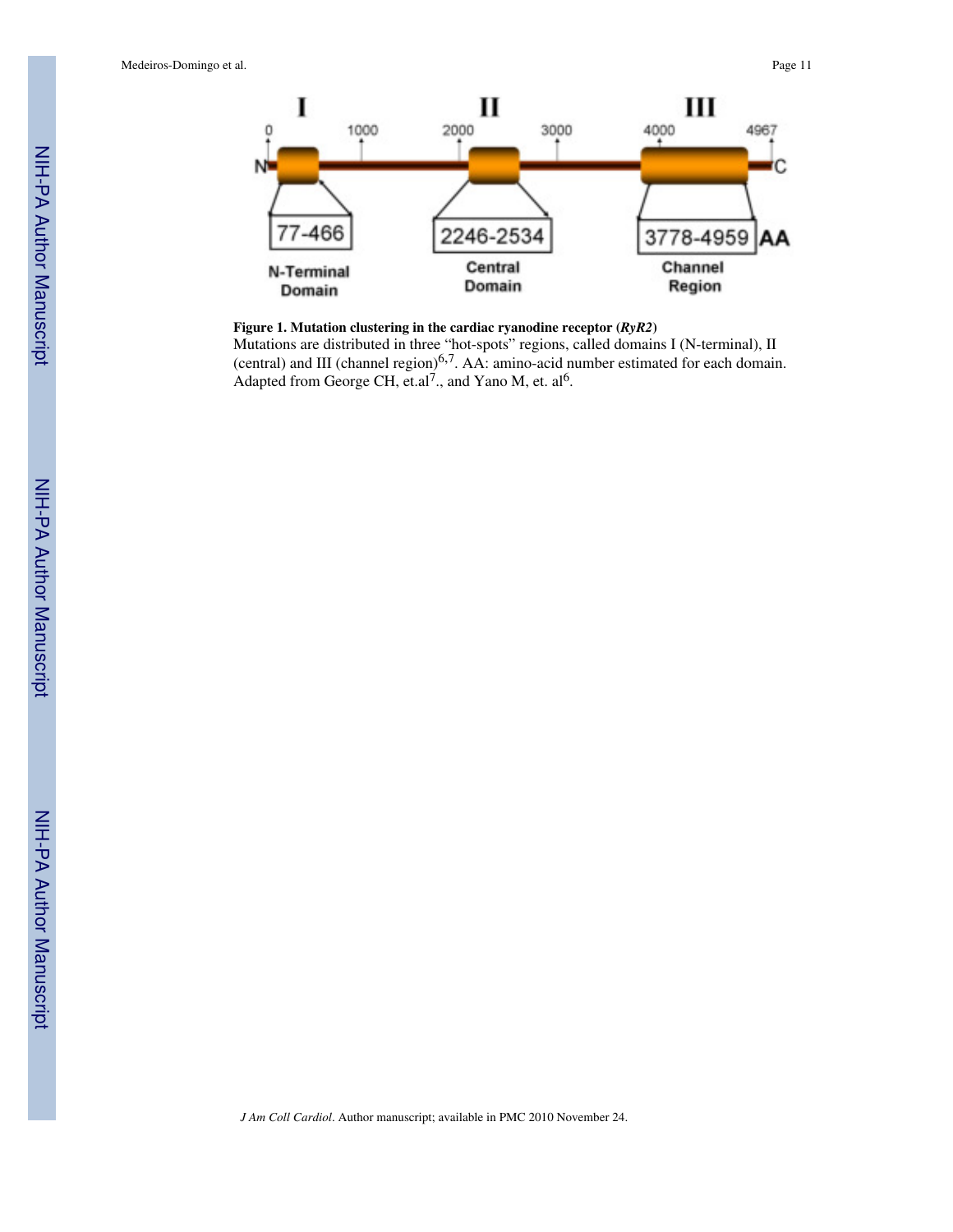

**Figure 2. RyR2 channel topology and localization of mutations and polymorphisms**

Linear topology of the cardiac ryanodine receptor (RyR2); putative pathogenic mutations (yellow circles) and polymorphisms (blue circles) found on this study-cohort are shown in the approximate location. The number within the circle corresponds to the mutation # on Table 1.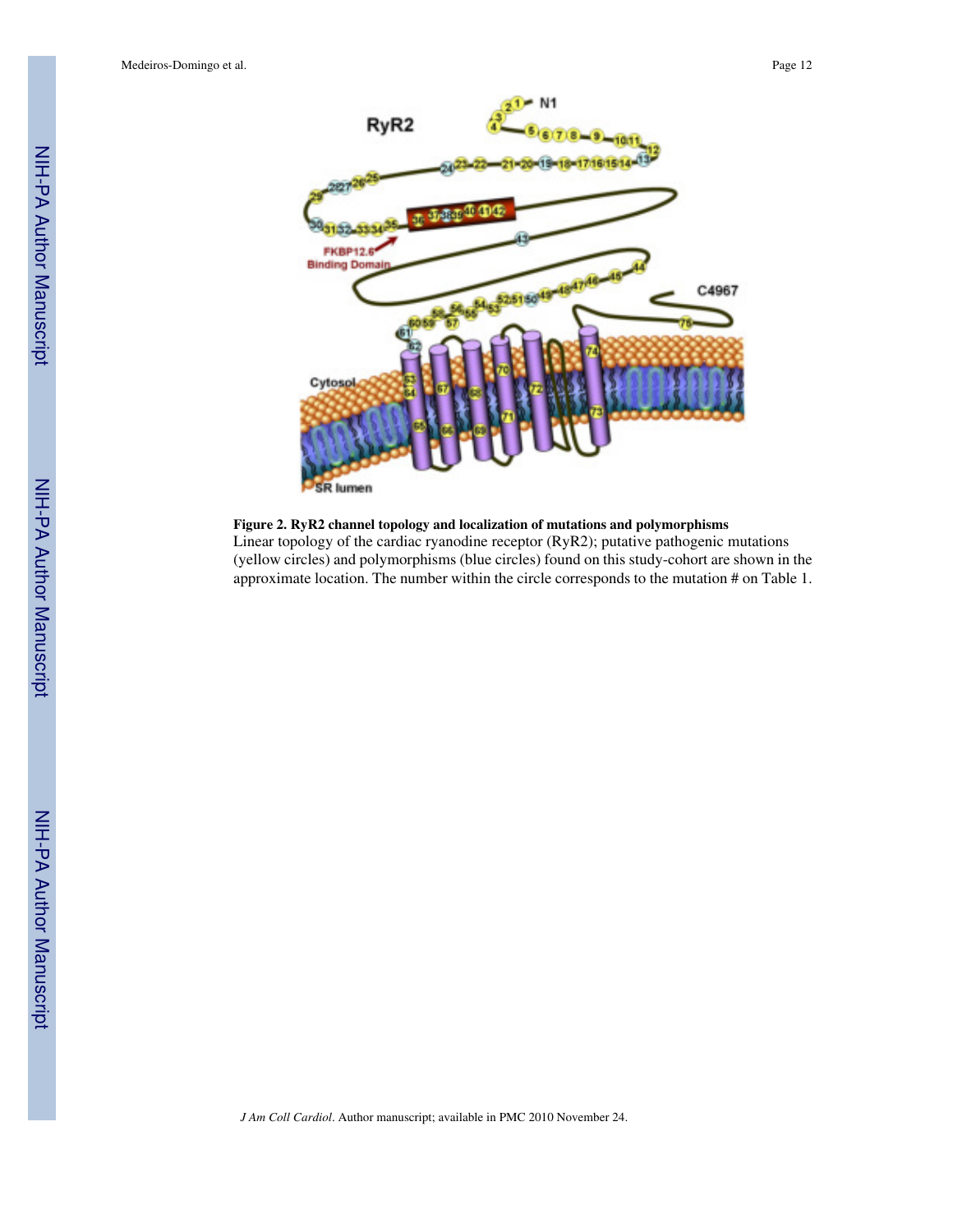



The yield from the entire *RYR2* scan on this cohort is shown on the left. Bars on the right side show the sensitivity in the 3 different subgroups of this cohort.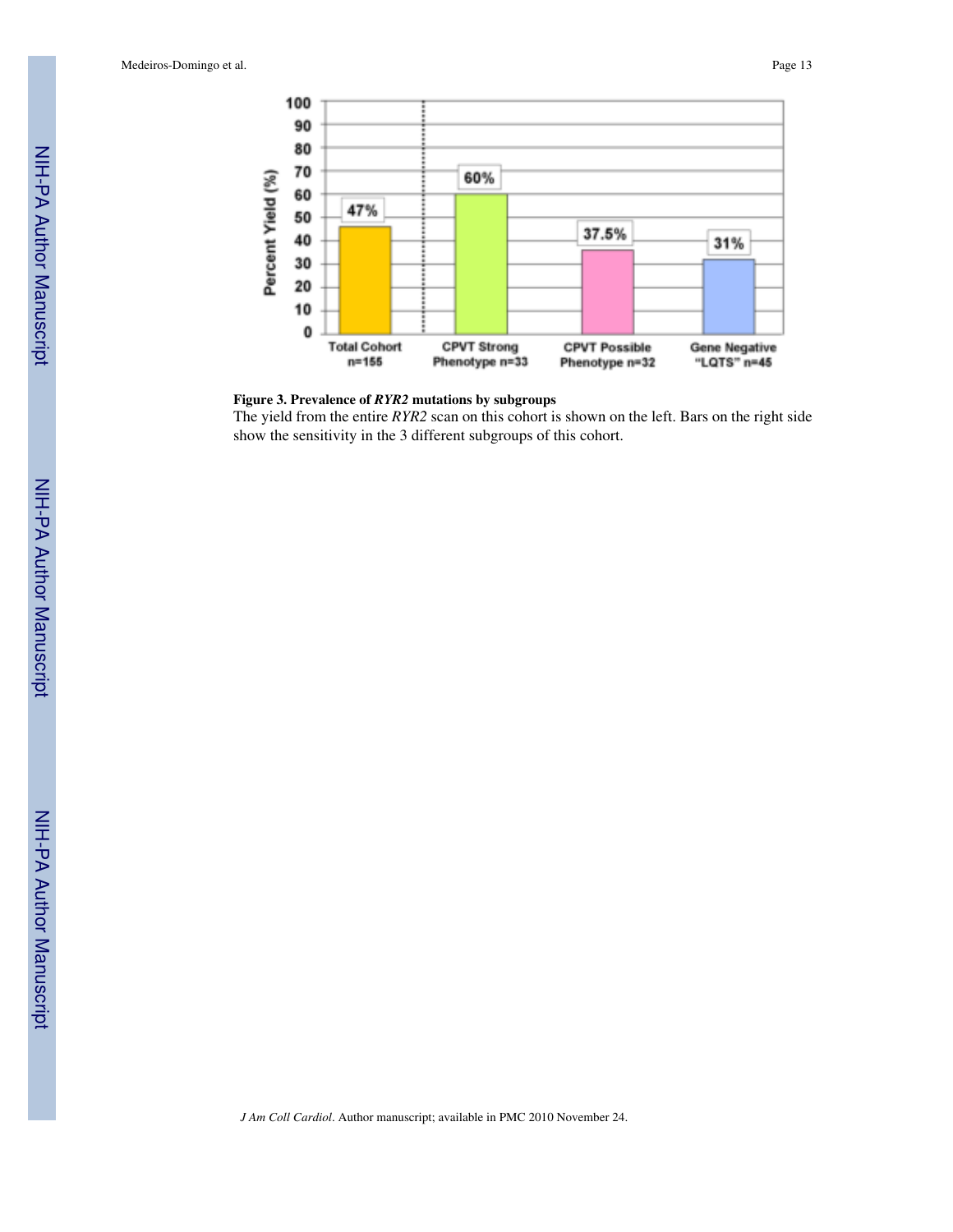

### **Figure 4. Possible tiered strategy for reflex genetic testing**

Schematic representation of the 105 coding exons of the *RYR2* gene. Boxes in colors: all the exon-containing mutations reported to date. Boxes in white: exons free of reported mutations. The tiered strategy was built based on the number of mutations containing in each exon as shown by three different colors. The 1<sup>st</sup> tier included 16 exons,  $2<sup>nd</sup>$  tier 13 exons and 3<sup>rd</sup> tier 16 exons. Exons containing control variants were not included.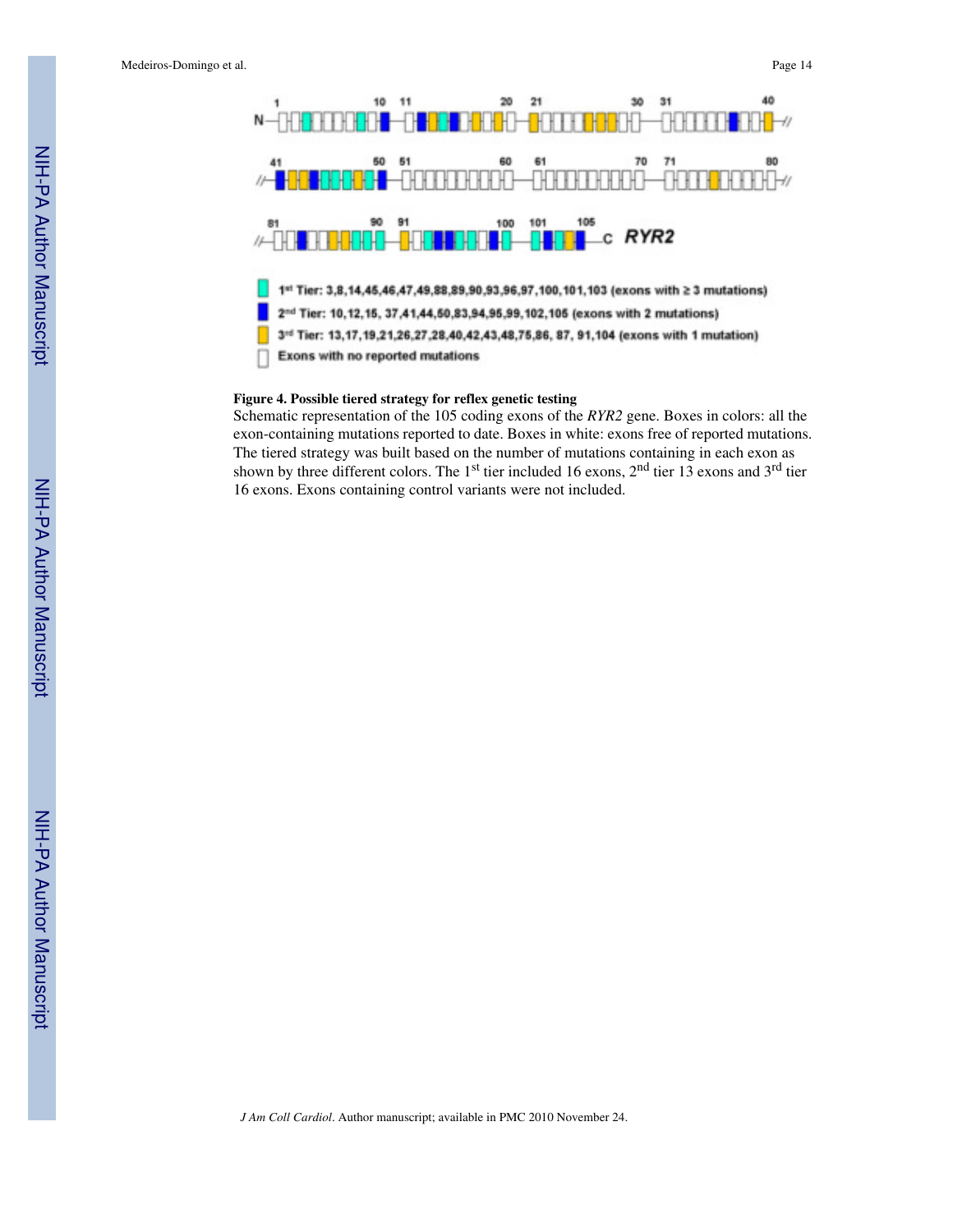



Retrospective analysis of the mutations detected in our cohort and in the world-wide compendium of mutations reported to date. The percentage of mutations that would be detected using the tired strategy is shown.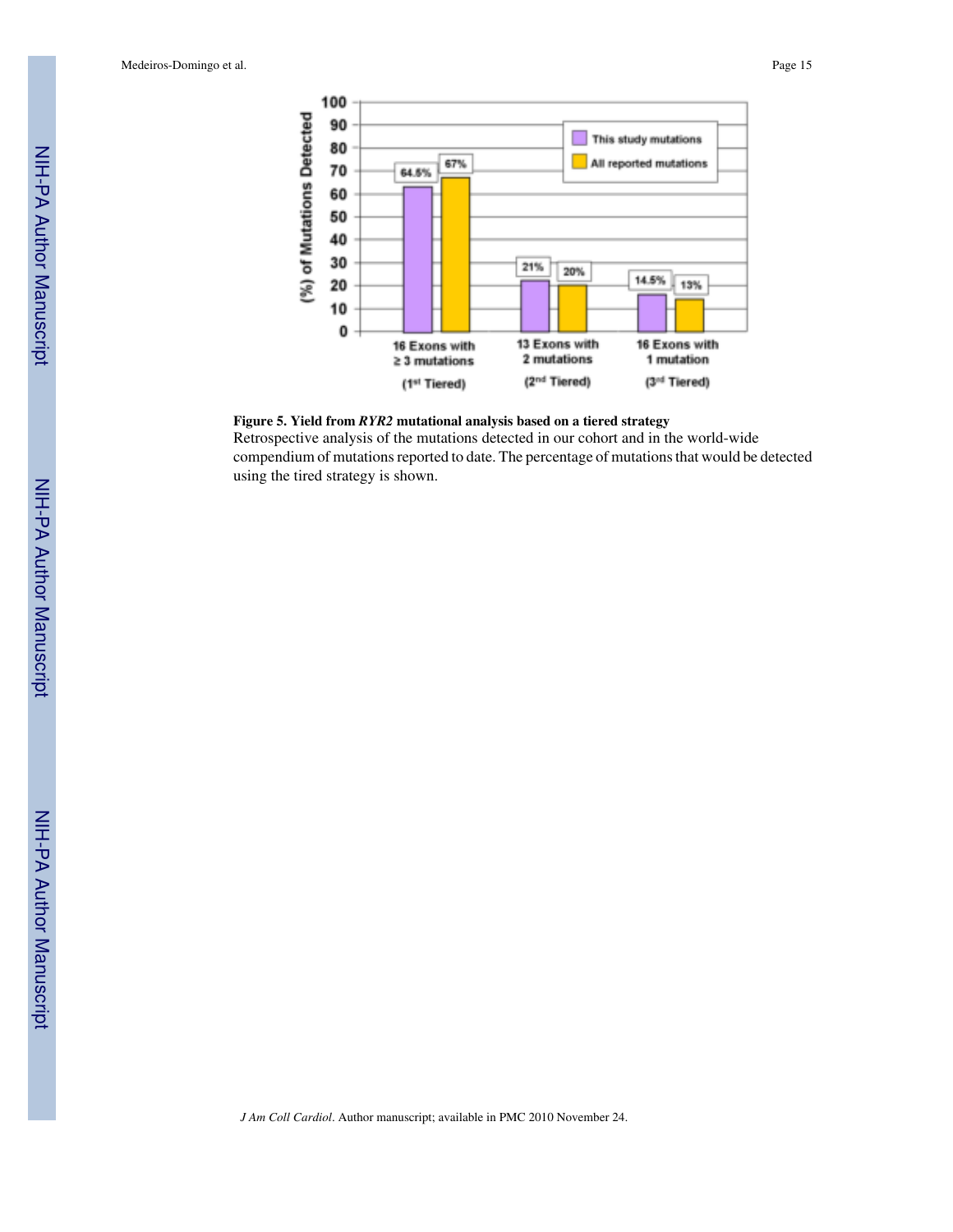| Table 1                                    |
|--------------------------------------------|
| Demographics Characteristics of the Cohort |

|                              | <b>CPVT</b><br><b>Strong</b><br><b>Phenotype</b> | <b>CPVT</b><br><b>Possible</b><br><b>Phenotype</b> | Gene<br><b>Negative</b><br><b>LOTS</b> | Total          |
|------------------------------|--------------------------------------------------|----------------------------------------------------|----------------------------------------|----------------|
| <b>No. of Patients</b>       | 78                                               | 32                                                 | 45                                     | 155            |
| Age (yrs) mean $\pm$ SD      | $20 \pm 15$                                      | $20 \pm 16$                                        | $22 + 14$                              | $20 \pm 15$    |
| $QTe$ (ms) mean $\pm SD$     | $415 \pm 26$                                     | $434 \pm 30$                                       | $434 \pm 27$                           | $427 \pm 29$   |
| %Female                      | 47                                               | 44                                                 | 57                                     | 49             |
| <b>RYR2</b> Positives $(\%)$ | $n=47(60.2\%)$                                   | $n=12(37.5%)$                                      | $n=14(31.1\%)$                         | $n=73(47.1\%)$ |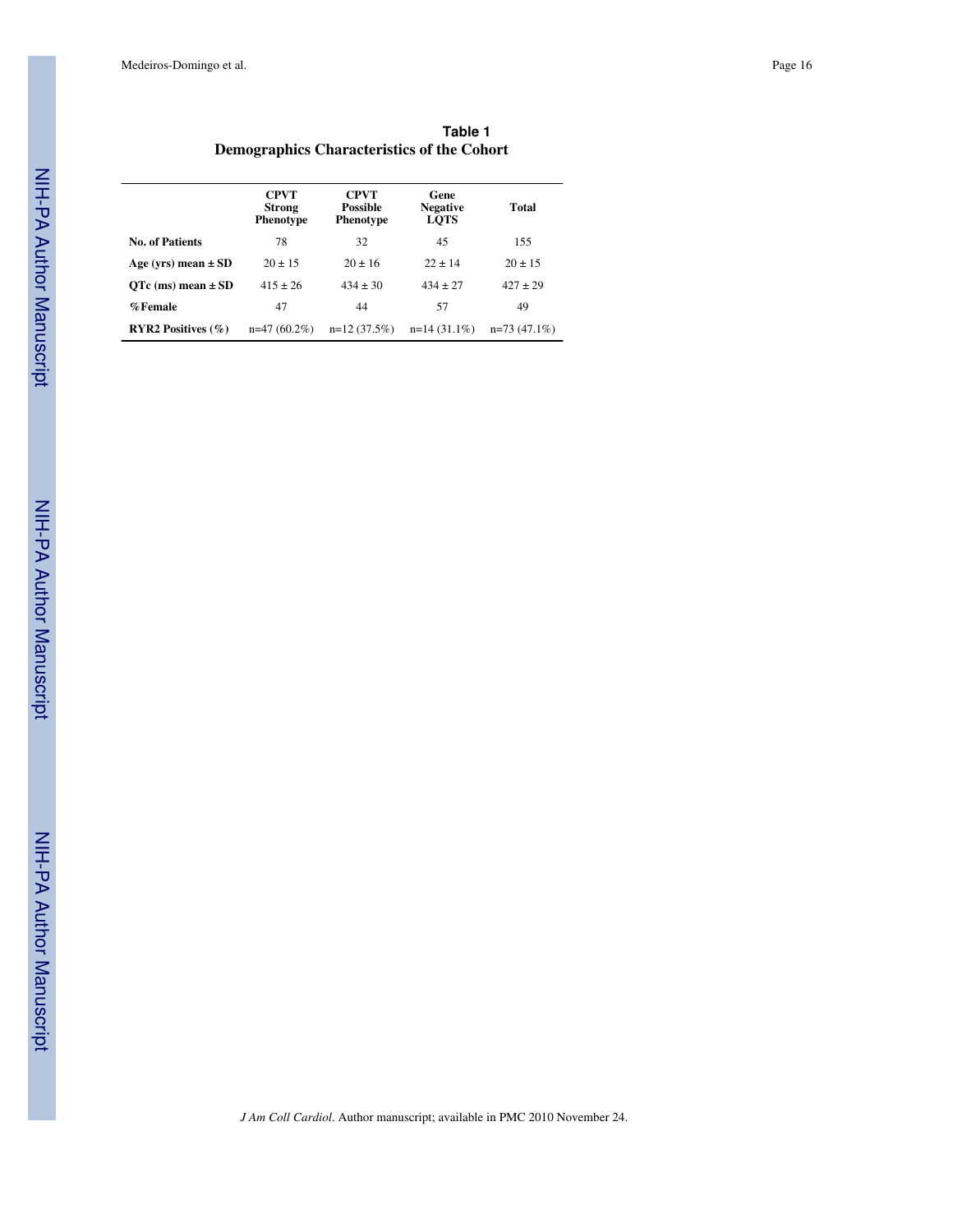# Compendium of RYR2 mutations and polymorphisms reported to date **Compendium of RYR2 mutations and polymorphisms reported to date**

Putative mutations are indicated in red, n=129 (including 2 large genomic rearrangements involving exon 3, not detectable by regular genetic scan),<br>polymorphisms in blue n=15. Putative mutations are indicated in red, n=129 (including 2 large genomic rearrangements involving exon 3, not detectable by regular genetic scan), polymorphisms in blue n=15.

| Reference                                                         | ${\rm Bhuiyan}^{\rm 12}$    | Novel                       | Novel                    | d'Amati $\mathrm{G}^{27}$ | Novel                    | Choi <sup>28</sup> | $_{\rm H such}$ $^{29}$ | $\mathrm{Ti}\mathrm{so}^{24}$ | $\mathrm{Ti}\mathrm{so}^{24}$ | $_{\rm Davis}$ 30        | $\mathrm{Tester^{31}}$ | Novel          | Novel           | Novel          | Novel           | Novel           | $\mathrm{Tester}^{32}$ | $\mathrm{Choi}^{28}$     | Novel                    | $\mathrm{Choi}^{28}$ | $_{\rm Bauce}$ $^{33}$ |
|-------------------------------------------------------------------|-----------------------------|-----------------------------|--------------------------|---------------------------|--------------------------|--------------------|-------------------------|-------------------------------|-------------------------------|--------------------------|------------------------|----------------|-----------------|----------------|-----------------|-----------------|------------------------|--------------------------|--------------------------|----------------------|------------------------|
| hostingthe<br>$(n=100)$<br>variant<br>CC                          |                             |                             |                          |                           |                          |                    |                         |                               |                               |                          |                        |                |                 |                |                 |                 |                        |                          |                          |                      |                        |
| hosting<br>variant<br>$(n=100)$<br>the<br>$\overline{\mathbf{A}}$ |                             |                             |                          |                           |                          |                    |                         |                               |                               |                          |                        |                |                 |                |                 | $\epsilon$      |                        |                          |                          |                      |                        |
| hosting<br>variant<br>$(m=108)$<br>Cases<br>de                    | $\mathcal{L}$               |                             | $\overline{\phantom{0}}$ |                           | $\overline{\phantom{0}}$ | $\overline{ }$     |                         | $\overline{\phantom{0}}$      | $\overline{\phantom{0}}$      | $\overline{\phantom{0}}$ |                        |                |                 |                | $\overline{ }$  |                 |                        | $\overline{\phantom{0}}$ | $\overline{\phantom{0}}$ |                      | $\mathfrak{g}$         |
| Location                                                          | Ę                           | E                           | E                        | E                         | E                        | E                  | Ę                       | E                             | E                             | Ę                        | E                      | E              | E               | E              | E               | E               | Ę                      | E                        | E                        | E                    | E                      |
| Amino-acid<br>Change                                              | Exon 3 del                  | Exon 3 del                  | L62F                     | <b>A77V</b>               | <b>M81L</b>              | P164S              | R169Q                   | R176Q                         | V186M                         | E189D                    | <b>H240R</b>           | E243K          | F329L           | R332W          | G357S           | V377M           | R414C                  | R414L                    | T415R                    | <b>I419F</b>         | R420W                  |
| <b>Base Position</b>                                              | 1.1kb deletion <sup>*</sup> | $3.6{\rm kb}$ deletion $^*$ | 184 C>T                  | 230 C>T                   | 241 A>C                  | 493 C>T            | 506 G>A                 | 527 G>A                       | 556 G>A                       | 567 A>T                  | 6337 G>A               | 727 G>A        | <b>DSST 286</b> | 994C>T         | 1072 G>A        | 1129 G>A        | 1240 C>T               | 1241 G>T                 | 1244 C>G                 | $1255$ A>T           | 1258 C>T               |
| Exon                                                              | 3                           | 3                           | ω                        | 3                         | 3                        | $\infty$           | $\infty$                | $\infty$                      | $\infty$                      | $\infty$                 | $\approx$              | $\approx$      | $\overline{c}$  | $\overline{2}$ | 13              | 13              | $\overline{4}$         | $\overline{4}$           | $\overline{4}$           | $\overline{4}$       | $\overline{1}$         |
| (Figure 1)<br>Mutation<br>Number                                  | $\overline{\phantom{0}}$    | $\mathbf{\sim}$             | 3                        |                           | 4                        | 5                  |                         | $\circ$                       | Γ                             | ${}^{\circ}$             |                        | $\circ$        | $\overline{10}$ | $\equiv$       | $\overline{2}$  | $\overline{13}$ |                        | $\overline{4}$           | $\overline{15}$          |                      | $\geq$                 |
| ż.                                                                | $\overline{\phantom{0}}$    | $\sim$                      | 3                        | 4                         | 5                        | $\circ$            | $\overline{ }$          | $\infty$                      | $\sigma$                      | $\overline{a}$           | $\equiv$               | $\overline{c}$ | 13              | $\overline{4}$ | $\overline{15}$ | $\overline{16}$ | $\overline{17}$        | $\overline{18}$          | $\overline{0}$           | $\Omega$             | $\overline{z}$         |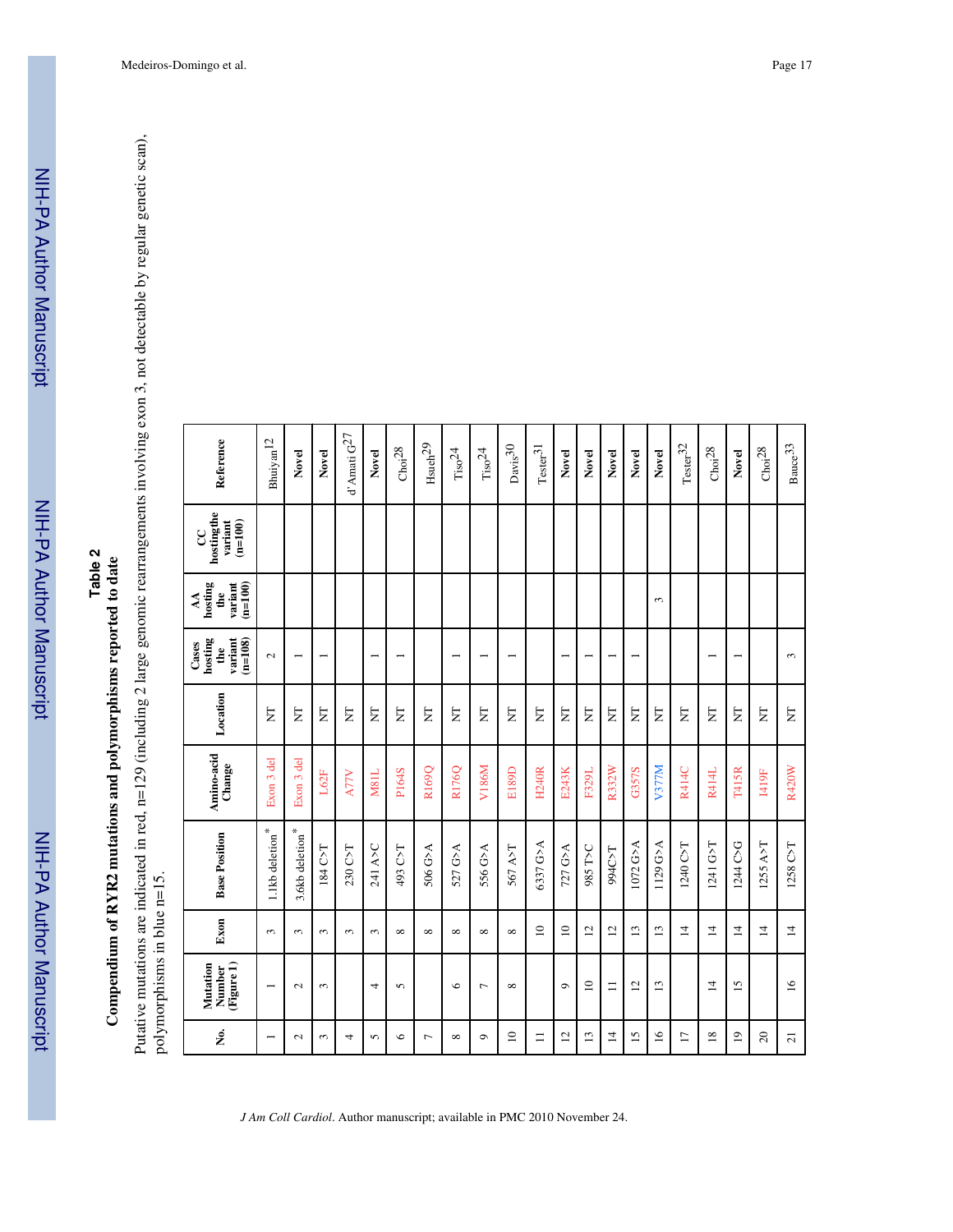| Reference                                       | Novel                    | $_{\mathrm{Tiso}^{24}}$ | $\mathrm{Tester}^{14}$   | Novel           | Novel                    | $\mbox{Majmaa}^{21}$ | Novel                    | Novel                    | $\mbox{Majma}^2$ | Novel           | Novel           | $\rm{Postma}^{34}$ | Novel                    | $\rm{Miling}^{26}$ | Milting <sup>26</sup> | Novel                    | $\mathrm{Tester}^{31}$   | $\rm{Marjma}^{35}$ | Novel                    | Novel           | Novel                    | Novel                    | $\mathrm{Prior}^5$       | $_{\rm{Posma}^{34}}$     | $\mathrm{Tester^{36}}$ |
|-------------------------------------------------|--------------------------|-------------------------|--------------------------|-----------------|--------------------------|----------------------|--------------------------|--------------------------|------------------|-----------------|-----------------|--------------------|--------------------------|--------------------|-----------------------|--------------------------|--------------------------|--------------------|--------------------------|-----------------|--------------------------|--------------------------|--------------------------|--------------------------|------------------------|
| hostingthe<br>variant<br>$(n=100)$<br>g         |                          |                         |                          | 4               |                          |                      |                          |                          |                  |                 | $\mathbf{\sim}$ |                    |                          |                    | $\sigma$              |                          |                          |                    | $\overline{\phantom{0}}$ |                 |                          |                          |                          |                          |                        |
| hosting<br>$(n=100)$<br>variant<br>the<br>ÁÁ    |                          |                         |                          |                 |                          |                      |                          |                          |                  |                 |                 |                    |                          | $\circ$            | 20                    |                          |                          |                    |                          |                 | $\overline{\phantom{0}}$ |                          |                          |                          |                        |
| variant<br>$(n=108)$<br>hosting<br>Cases<br>the | $\overline{\mathcal{C}}$ |                         | $\overline{\phantom{0}}$ | 5               | $\overline{\phantom{0}}$ |                      | $\overline{\phantom{0}}$ | $\overline{\phantom{0}}$ |                  | $\overline{ }$  | 3               | $\sim$             | $\overline{\phantom{0}}$ | $\mathbf{c}$       | $\equiv$              | $\overline{\phantom{0}}$ | $\overline{\phantom{0}}$ |                    |                          | $\sim$          |                          | $\overline{\phantom{0}}$ | $\overline{\phantom{0}}$ | $\overline{\phantom{0}}$ |                        |
| Location                                        | E                        | Ę                       | $\overline{\mathsf{z}}$  | Ę               | E                        | ರ                    | ರ                        | J                        | ರ                | ರ               | $\overline{c}$  | P,                 | đ                        | ರ                  | ರ                     | P,                       | P,                       | P.                 | F                        | <b>C</b>        | ರ                        | ರ                        | đ                        | F                        | P,                     |
| Amino-acid<br>Change                            | R420Q                    | L433P                   | P466A                    | V507I           | <b>A549V</b>             | S616L                | R739H                    | R1013O                   | R1051P           | T1107M          | <b>A1136V</b>   | E1724K             | E1837K                   | <b>G1885E</b>      | G1886S                | E2045G                   | V2113M                   | G2145R             | Y2156C                   | H2168Q          | E2183V                   | D2216V                   | S2246L                   | A2254V                   | R2267H                 |
| <b>Base Position</b>                            | 1259 G>A                 | 1298 T>C                | 1396 C>G                 | 1519 G>A        | 1646 C>T                 | Not Reported         | 2216 G>A                 | 3038 G>A                 | Not Reported     | 3320 C>T        | 3407 C>T        | 5170 G>A           | 5509 G>A                 | 5654 G>A           | 5656 G>A              | 6137 A>G                 | 6337 G>A                 | Not Reported       | 6467 A>G                 | 6504 C>G        | 6548 A>T                 |                          | 6740 C>T                 | 6761 C>T                 | 6800 G>A               |
| Exon                                            | 4                        | $\overline{15}$         | 15                       | $\overline{16}$ | $\overline{17}$          | $\overline{1}$       | $\overline{a}$           | 26                       | 27               | 28              | 28              | $\overline{37}$    | 57                       | 57                 | 57                    | $\overline{4}$           | $\frac{1}{4}$            | $\frac{1}{4}$      | $\ddot{c}$               | $\ddot{c}$      | 42                       | 43                       | 4                        | $\overline{4}$           | 45                     |
| (Figure 1)<br>Mutation<br>Number                | $\overline{17}$          |                         | $\overline{18}$          | $\overline{0}$  | $\Omega$                 |                      | $\overline{a}$           | 22                       |                  | 23              | $\overline{24}$ | 25                 | 26                       | 27                 | 28                    | $_{29}$                  |                          |                    | $30\,$                   | $\overline{31}$ | $\mathfrak{L}$           | 33                       | 34                       | 35                       |                        |
| å.                                              | 22                       | 23                      | $\mathcal{Z}$            | 25              | 26                       | 27                   | 28                       | $^{29}$                  | $30\,$           | $\overline{31}$ | 32              | 33                 | 34                       | 35                 | 36                    | 57                       | 38                       | 39                 | $\overline{4}$           | $\frac{1}{4}$   | 42                       | 43                       | 4                        | 45                       | 46                     |

NIH-PA Author Manuscript

NIH-PA Author Manuscript

NIH-PA Author Manuscript

NIH-PA Author Manuscript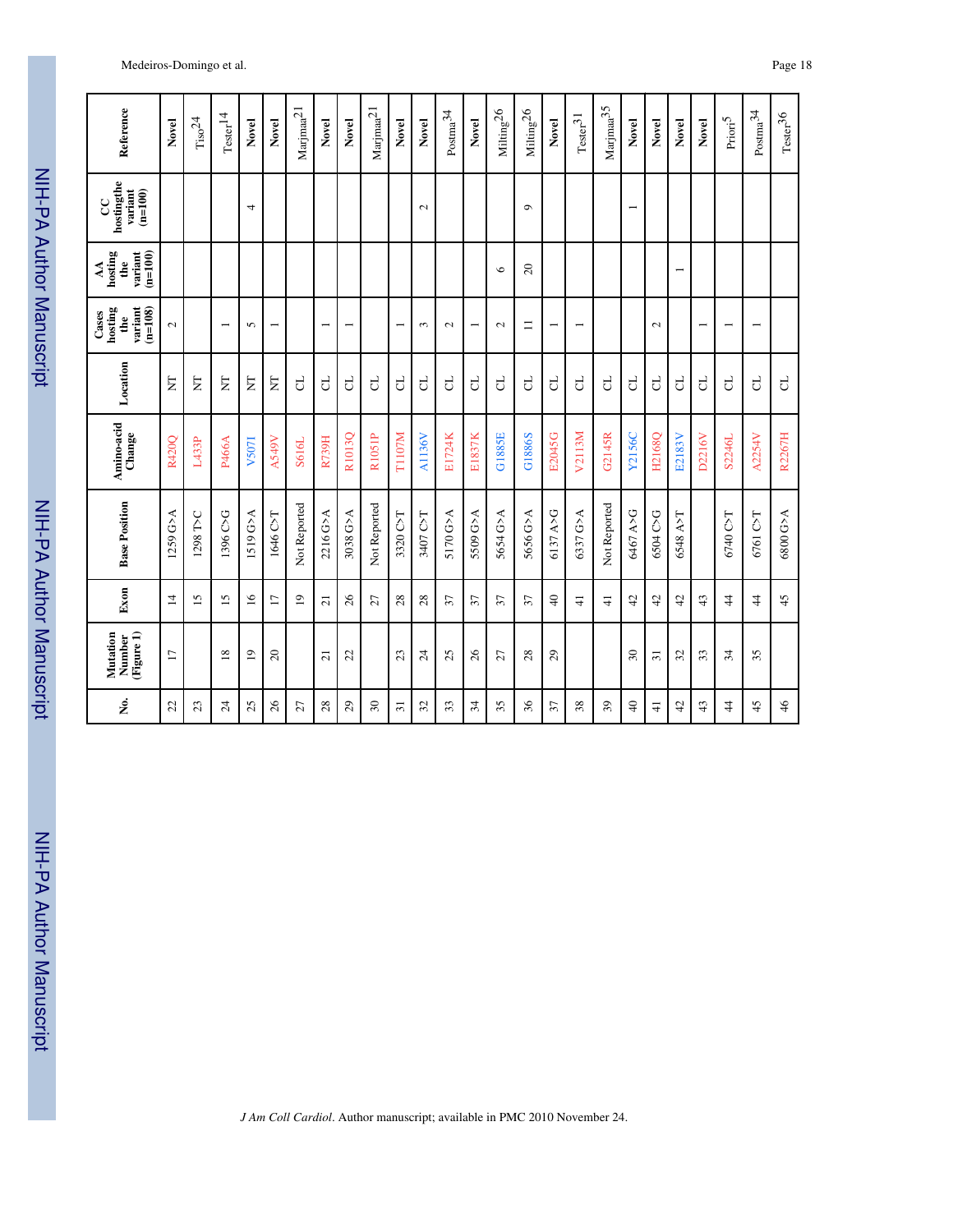| Reference                                       | Novel                    | $\rm Laitinen^{37}$ | $\mbox{Berge}\mbox{^{38}}$ | $\mathrm{Prior}^3$ | $\mathrm{Nishio}^{39}$ | $\rm Laitinen 37$ | Creighton $40$ | $\rm Aizawa^{\rm 41}$ | $_{\mathrm{Tiso}^{24}}$ | $\mathrm{Tester}^{14}$ | $\mbox{Bagatlin}^{42}$ | $\mathrm{Tester}^{43}$ | $_{\rm Bauce}$ $^{33}$ | $\rm{Postma}^{34}$ | $\mathrm{Aizawa}^{41}$ | Creighton $40$ | Choi <sup>28</sup>       | Beckman <sup>44</sup>    | Novel                    | $\ensuremath{\mathrm{Prior}^3}\xspace$ | $\mathrm{Tester}^{32}$ | $_{\mathrm{Tiso}^{24}}$ | $\mathrm{Tester}^{43}$ |
|-------------------------------------------------|--------------------------|---------------------|----------------------------|--------------------|------------------------|-------------------|----------------|-----------------------|-------------------------|------------------------|------------------------|------------------------|------------------------|--------------------|------------------------|----------------|--------------------------|--------------------------|--------------------------|----------------------------------------|------------------------|-------------------------|------------------------|
|                                                 |                          |                     |                            |                    |                        |                   |                |                       |                         |                        |                        |                        |                        |                    |                        |                |                          |                          |                          |                                        |                        |                         |                        |
| hostingthe<br>variant<br>$(n=100)$<br>g         |                          |                     |                            |                    |                        |                   |                |                       |                         |                        |                        |                        |                        |                    |                        |                |                          |                          |                          |                                        |                        |                         |                        |
| hosting<br>$variant$<br>$(n=100)$<br>the<br>₹   |                          |                     |                            |                    |                        |                   |                |                       |                         |                        |                        |                        |                        |                    |                        |                |                          |                          |                          |                                        |                        |                         |                        |
| variant<br>$(n=108)$<br>hosting<br>Cases<br>the | $\overline{\phantom{0}}$ |                     |                            |                    |                        |                   |                |                       |                         | 3                      |                        |                        |                        |                    |                        |                | $\overline{\phantom{0}}$ | $\overline{\phantom{0}}$ | $\overline{\phantom{0}}$ |                                        |                        |                         |                        |
| Location                                        | FKBP                     | FKBP                | FKBP                       | FKBP               | FKBP                   | FKBP              | FKBP           | <b>FKBP</b>           | FKBP                    | FKBP                   | FKBP                   | FKBP                   | FKBP                   | FKBP               | FKBP                   | FKBP           | FKBP                     | FKBP                     | FKBP                     | FKBP                                   | FKBP                   | FKBP                    | <b>FKBP</b>            |
| Amino-acid<br>Change                            | E2296Q                   | V2306I              | F2307L                     | E2311D             | V2321M                 | P2328S            | F2331S         | R2359Q                | N2386I                  | A2387T                 | A2387P                 | M2389L                 | Y2392C                 | A2394G             | R2401H                 | R2401L         | A2403T                   | R2404T                   | R2420W                   | P2474S                                 | V2475F                 | <b>T2504M</b>           | L2487I                 |
| <b>Base Position</b>                            | 5<9 9880                 | 6916 G>A            | 6919 T>C                   | 6933 G>A           | 6992 T>C               | 6982 C>T          | 6992 T>C       | 7076 G>A              | 7157 A>T                | 7158 G>A               | 7158 G>A               | 7165 A>C               | 7175 A>5               | 7181 C>G           | 7202 G>A               | 7207 G>T       | 7207 G>A                 | 7210 C>A                 | 7258 A>T                 | 7422 G>C                               | 7423 G>T               | 7511 C>T                | Not Reported           |
| Exon                                            | 45                       | 45                  | 45                         | $\frac{4}{6}$      | $\frac{4}{6}$          | $\frac{4}{6}$     | $\frac{4}{6}$  | $\frac{4}{6}$         | $\ddot{t}$              | 47                     | 47                     | 47                     | $\ddot{t}$             | 47                 | 47                     | 47             | 47                       | $\ddot{t}$               | 48                       | $\frac{6}{7}$                          | $\frac{9}{4}$          | $\frac{1}{2}$           | $\overline{49}$        |
| (Figure 1)<br>Mutation<br>Number                | 36                       |                     |                            |                    |                        |                   |                |                       |                         | $\overline{37}$        |                        | 38                     |                        |                    | 39                     |                | $\Theta$                 | $\frac{1}{4}$            | 42                       |                                        |                        |                         |                        |
| فع<br>ح                                         | 47                       | $\frac{8}{3}$       | $\frac{9}{4}$              | $50\,$             | 51                     | 52                | 53             | 54                    | 55                      | 56                     | 57                     | 58                     | 59                     | 8                  | 5                      | $\mathcal{S}$  | 63                       | 2                        | 65                       | 8 <sup>o</sup>                         | 67                     | 68                      | $\mathbb{S}^3$         |

NIH-PA Author Manuscript

NIH-PA Author Manuscript

NIH-PA Author Manuscript

NIH-PA Author Manuscript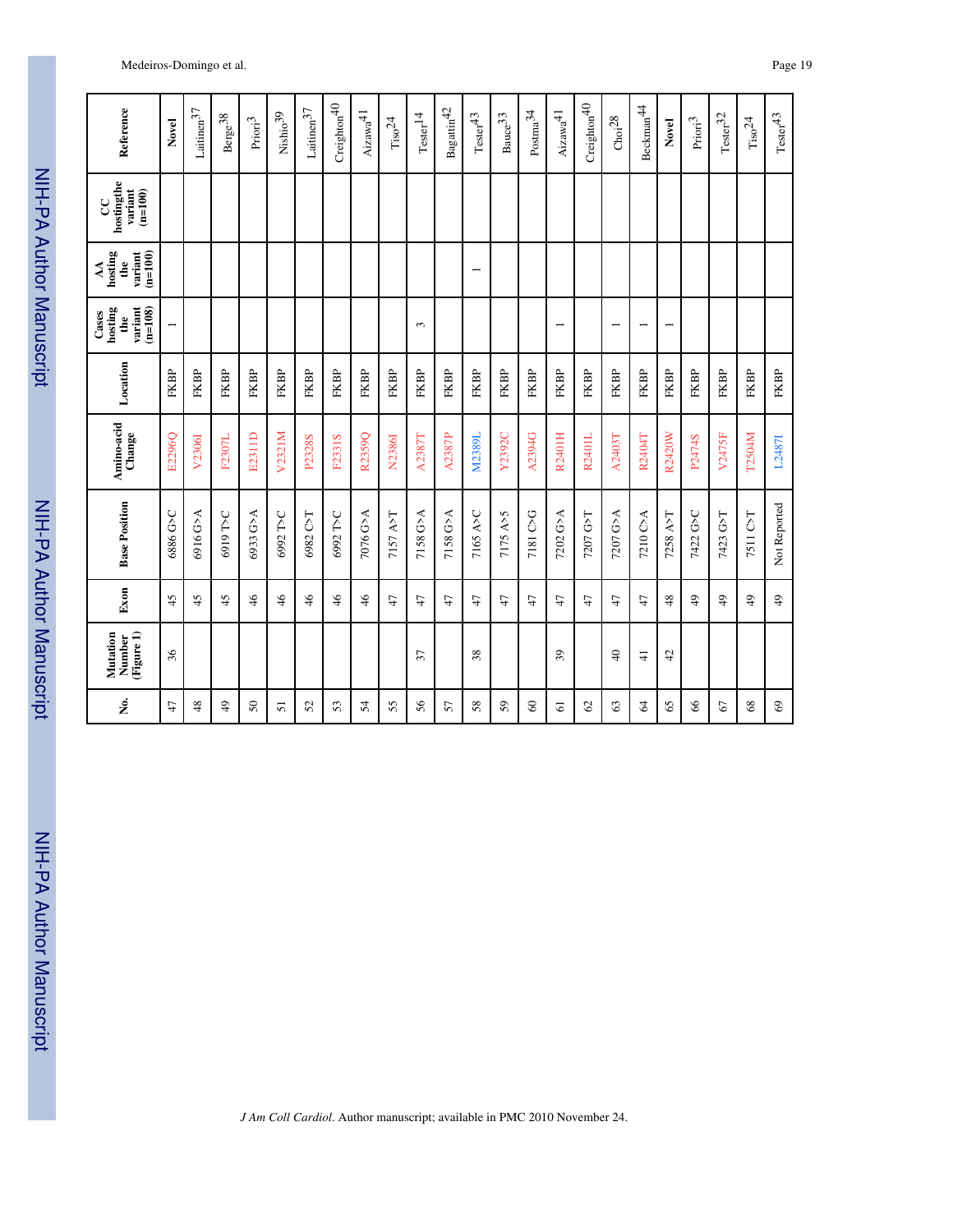| Reference                                                | $\mathrm{Tester}^{31}$ | $H$ asdemir $45$ | $\mathrm{Tiso}^{24}$ | $\mbox{Marjamaa}^{21}$ | $\mbox{Marjama}^{\mbox{35}}$ | $\mathrm{Prior}^3$ | $\mathrm{Tester}^{14}$   | $\mathrm{Tester}^{31}$ | $\mathrm{Tester}^{31}$ | $\mathrm{Tester}^{14}$   | $\mathrm{Prior}^3$ | $_{\rm Davis}$ 30 | $\mathrm{Tester}^{31}$ | Novel                    | Novel     | Novel                    | Novel                    | $\mathrm{Tester}^{43}$   | $\rm{Postma^{34}}$ | $\rm{Postma}^{34}$       | $\mathrm{Tester}^{46}$ | $\rm{Postma}^{34}$ | $\mathrm{Prior}^3$ | $\rm Hasdemir^{47}$ |
|----------------------------------------------------------|------------------------|------------------|----------------------|------------------------|------------------------------|--------------------|--------------------------|------------------------|------------------------|--------------------------|--------------------|-------------------|------------------------|--------------------------|-----------|--------------------------|--------------------------|--------------------------|--------------------|--------------------------|------------------------|--------------------|--------------------|---------------------|
| hostingthe<br>variant<br>$(m=100)$<br>g                  |                        |                  | 36                   |                        |                              |                    |                          |                        |                        |                          |                    |                   |                        |                          |           |                          |                          |                          |                    |                          |                        |                    |                    |                     |
| hosting<br>$variant$<br>$(n=100)$<br>$\mathbf{e}$<br>ÁÁ  |                        |                  | $\approx$            |                        |                              |                    |                          |                        |                        |                          |                    |                   |                        |                          |           |                          |                          | $\overline{\phantom{0}}$ |                    |                          |                        |                    |                    |                     |
| $(n=108)$<br>variant<br>hosting<br>Cases<br>$\mathbf{f}$ |                        |                  | $\overline{4}$       |                        |                              |                    | $\overline{\phantom{0}}$ |                        |                        | $\overline{\phantom{0}}$ |                    |                   |                        | $\overline{\phantom{0}}$ |           | $\overline{\phantom{0}}$ | $\overline{\phantom{0}}$ |                          |                    | $\overline{\phantom{0}}$ |                        |                    |                    |                     |
| Location                                                 | FKBP                   | FKBP             | Cytosol              | Cytosol                | Cytosol                      | Cytosol            | Cytosol                  | Cytosol                | Cytosol                | Cytosol                  | Cytosol            | Cytosol           | Cytosol                | Cytosol                  | Cytosol   | Cytosol                  | Cytosol                  | Cytosol                  | Cytosol            | Cytosol                  | Cytosol                | Cytosol            | Cytosol            | Cytosol             |
| Amino-acid<br>Change                                     | <b>T2510A</b>          | L2534V           | Q2958R               | <b>N3308S</b>          | <b>R3570W</b>                | <b>L3778F</b>      | <b>C3800F</b>            | L3879P                 | Q3925E                 | S3938R                   | G3946S             | G3946A            | S3959L                 | M3972I                   | D3973H    | L3974Q                   | K3997E                   | V4010M                   | F4020L             | <b>E4076K</b>            | N4097S                 | N4104I             | N4104K             | L4105F              |
| <b>Base Position</b>                                     | 7528 T>C               | 7599 C>G         | 8874 A>G             | Not Reported           | Not Reported                 | 11332 C>T          | 11399 G>T                | 11636 T>C              | 11773 C>G              | 11814 C>A                | 11836 G>A          | Not Reported      | 11876 C>T              | 11916 G>T                | 11917 G>C | 11921 T>A                | 11989 A>G                | 12028 G>A                | Not Reported       | 12226 A>G                | 12290 A>G              | 12311 A>T          | 12312 C>G          | Not Reported        |
| Exon                                                     | $\delta$               | $50\,$           | $\Omega$             | $\mathcal{S}^{\Theta}$ | 75                           | 83                 | 83                       | 86                     | 22                     | 88                       | 88                 | 88                | 88                     | 89                       | 89        | 89                       | $\infty$                 | 8                        | ଛ                  | 8                        | $\infty$               | $\infty$           | $\infty$           | $\infty$            |
| (Figure 1)<br>Mutation<br>Number                         |                        |                  | 43                   |                        |                              |                    | 4                        |                        |                        | 45                       |                    |                   |                        | 46                       | 47        | 48                       | $\frac{1}{2}$            | $\mathcal{S}^{\bullet}$  |                    | 51                       |                        |                    |                    |                     |
| å.                                                       | $\sqrt{2}$             | $\overline{r}$   | 52                   | 73                     | 74                           | 75                 | 76                       | 77                     | 78                     | 54                       | 80                 | 51                | 82                     | 83                       | 84        | 85                       | 86                       | 22                       | 88                 | 89                       | $\infty$               | 5                  | $\mathcal{S}$      | 93                  |

*J Am Coll Cardiol*. Author manuscript; available in PMC 2010 November 24.

### Medeiros-Domingo et al. Page 20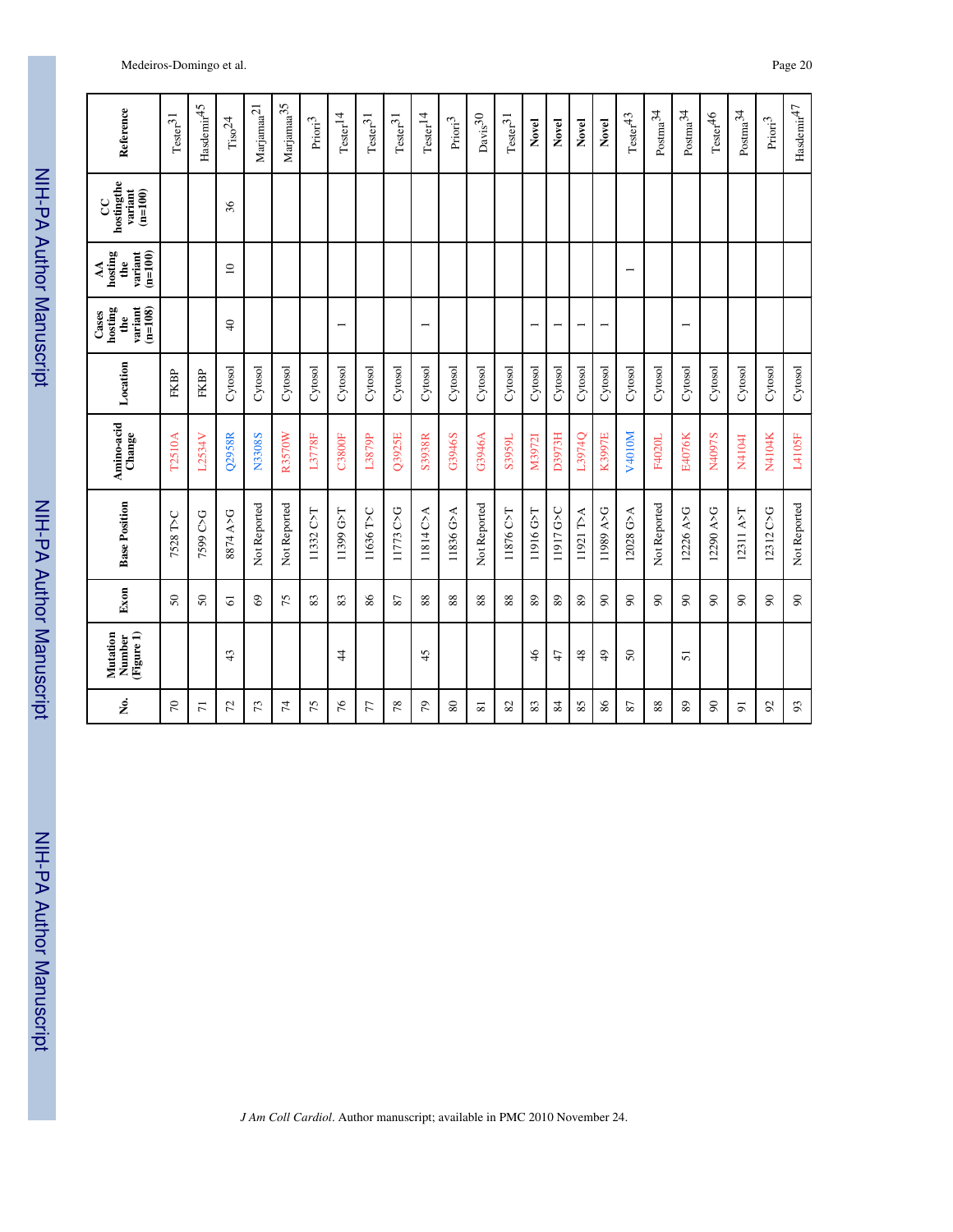| Reference                                                    | $\rm{Posma}^{34}$        | $_{\rm{Posma}^{34}}$ | Novel                    | $\mathrm{Tester}^{14}$   | $\rm Berge^{38}$ | $\mathrm{Tester}^{46}$     | Novel                                | Novel                    | $\mathrm{Tester}^{46}$ | Novel          | Novel     | Novel          | Tester                   | $\rm Laitinen^{37}$ | $\mathrm{Tester}^{43}$   | $\mathrm{Calis}^{48}$ | Novel                    | $\rm Berge^{38}$ | $\mathrm{Prior}^5$ | Choi <sup>28</sup>       | $\mathrm{Bagatin}^{42}$ | Choi <sup>28</sup> | Beckmann <sup>44</sup> | $\mathrm{Tester}^{14}$ |
|--------------------------------------------------------------|--------------------------|----------------------|--------------------------|--------------------------|------------------|----------------------------|--------------------------------------|--------------------------|------------------------|----------------|-----------|----------------|--------------------------|---------------------|--------------------------|-----------------------|--------------------------|------------------|--------------------|--------------------------|-------------------------|--------------------|------------------------|------------------------|
| hostingthe<br>variant<br>$(n=100)$<br>9                      |                          |                      |                          |                          |                  |                            |                                      |                          |                        |                |           |                |                          |                     | $\overline{\phantom{0}}$ |                       | $\overline{\phantom{0}}$ |                  |                    |                          |                         |                    |                        |                        |
| hosting<br>$(n=100)$<br>variant<br>the<br>$\mathbf{\hat{A}}$ |                          |                      |                          |                          |                  |                            |                                      |                          |                        |                |           |                |                          |                     |                          |                       |                          |                  |                    |                          |                         |                    |                        |                        |
| $(n=108)$<br>hosting<br>variant<br>Cases<br>the              | $\overline{\phantom{0}}$ |                      | $\overline{\phantom{0}}$ | $\overline{\phantom{0}}$ |                  |                            | $\overline{\phantom{0}}$             | $\overline{\phantom{0}}$ |                        | $\overline{ }$ | 3         | $\overline{ }$ | $\overline{\phantom{0}}$ |                     |                          |                       |                          |                  |                    | $\overline{\phantom{0}}$ |                         | $\sim$             |                        | $\overline{ }$         |
| Location                                                     | Cytosol                  | Cytosol              | Cytosol                  | Cytosol                  | Cytosol          | Cytosol                    | Cytosol                              | Cytosol                  | Cytosol                | Cytosol        | Cytosol   | Cytosol        | Cytosol                  | Cytosol             | Cytosol                  | Cytosol               | Cytosol                  | Cytosol          | TMD                | TMD                      | TMD                     | TMD                | TMD                    | TMD                    |
| Amino-acid<br>Change                                         | H4108N                   | H4108Q               | S4124G                   | S4124T                   | R4144C           | E4146K                     | $\mathbf{Y}4149\mathbf{S}^{\dagger}$ | R4157Q                   | T4158P                 | Q4159P         | N4178S    | E4187Q         | T4196A                   | Q4201R              | A4282V                   | R4307C                | G4315E                   | E4431K           | R4497C             | F4499C                   | M4504I                  | A4510T             | <b>F4511L</b>          | A4556T                 |
| <b>Base Position</b>                                         | 12322 C>A                | Not Reported         | 12370 A>G                | 12371 G>C                | Not Reported     | 12436 G>A                  | D446 A>G                             | 12470 G>A                | 12472 A>C              | D476 A>G       | 12533 A>G | 12559 G>C      | 12586 A>G                | 12601 C>A           | 12845 C>T                | 12919 C>T             | 12944 G>A                | 13291 G>A        | 13489 C>T          | 13496 T>G                | 13512 G>A               | 13528 G>A          | Not Reported           | 13666 G>A              |
| Exon                                                         | $\infty$                 | $\infty$             | $\infty$                 | $\infty$                 | $\infty$         | $\boldsymbol{\mathcal{S}}$ | $\infty$                             | $\infty$                 | $\infty$               | $\infty$       | $\infty$  | $\infty$       | $\infty$                 | $\infty$            | $\infty$                 | $\infty$              | $\infty$                 | $\overline{5}$   | 93                 | 93                       | 93                      | 93                 | 93                     | $\overline{5}$         |
| Mutation<br>(Figure 1)<br>Number                             | 52                       |                      | 53                       | 54                       |                  |                            | 55                                   | 56                       |                        | 57             | 58        | 59             | 3                        |                     | 61                       |                       | $\mathcal{O}$            |                  |                    | 63                       |                         | 2                  |                        | 65                     |
| å.                                                           | 24                       | 95                   | $\delta$                 | 57                       | 99               | 100                        | $\overline{101}$                     | 102                      | 103                    | 104            | 105       | 106            | 107                      | 108                 | 109                      | $\frac{1}{2}$         | $\Xi$                    | 112              | 113                | $\frac{4}{11}$           | 115                     | $\frac{6}{11}$     | 117                    | 118                    |

*J Am Coll Cardiol*. Author manuscript; available in PMC 2010 November 24.

### Medeiros-Domingo et al. Page 21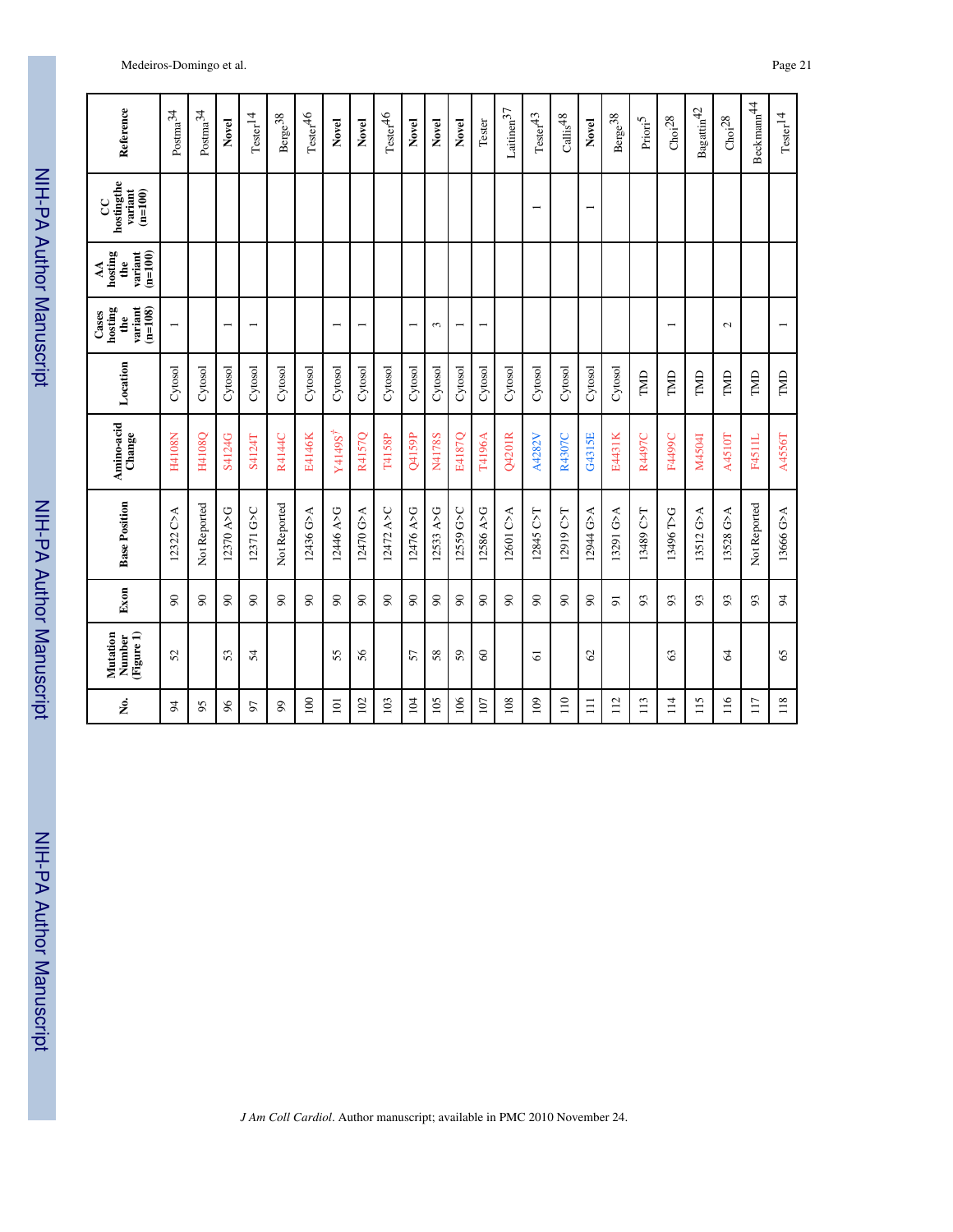| Reference                                                | $\mathrm{Tester^{36}}$ | $\mbox{Bagattin}^{42}$ | $\rm Berge^{38}$ | $\mathrm{Beery}^{49}$ | Novel                    | $\rm Laitinen 37$ | $\mathrm{Tester}^{14}$   | $\rm{Postma}^{34}$ | Choi <sup>28</sup>       | Novel                    | $\rm{Postma}^{34}$ | $\rm{Prior}^3$ | Novel                    | Novel                    | Novel                    | Choi <sup>28</sup> | $\mathrm{Aizawa}^{41}$ | $\mathrm{Prior}^3$ | $\mathrm{Prior}^3$ | $\mbox{Bagatlin}^{42}$ | $\mathrm{Prior}^{3,5}$ | $\rm Laitinen 37$ | $\rm{Postma}^{34}$ |
|----------------------------------------------------------|------------------------|------------------------|------------------|-----------------------|--------------------------|-------------------|--------------------------|--------------------|--------------------------|--------------------------|--------------------|----------------|--------------------------|--------------------------|--------------------------|--------------------|------------------------|--------------------|--------------------|------------------------|------------------------|-------------------|--------------------|
| hostingthe<br>variant<br>$(n=100)$<br>႘                  |                        |                        |                  |                       |                          |                   |                          |                    |                          |                          |                    |                |                          |                          |                          |                    |                        |                    |                    |                        |                        |                   |                    |
| $_{\text{hosting}}$<br>$(n=100)$<br>variant<br>the<br>AA |                        |                        |                  |                       |                          |                   |                          |                    |                          |                          |                    |                |                          |                          |                          |                    |                        |                    |                    |                        |                        |                   |                    |
| $(n=108)$<br>variant<br>hosting<br>Cases<br>the          |                        |                        |                  |                       | $\overline{\phantom{0}}$ |                   | $\overline{\phantom{0}}$ |                    | $\overline{\phantom{0}}$ | $\overline{\phantom{0}}$ |                    | $\sim$         | $\overline{\phantom{0}}$ | $\overline{\phantom{0}}$ | $\overline{\phantom{0}}$ | $\sim$             |                        |                    |                    |                        |                        |                   |                    |
| Location                                                 | TMD                    | TMD                    | TMD              | TMD                   | TMD                      | TMD               | TMD                      | TMD                | TMD                      | TMD                      | TMD                | TMD            | TMD                      | TMD                      | TMD                      | TMD                | TMD                    | TMD                | 5                  | 5                      | 5                      | $\overline{5}$    | $\overline{C}$     |
| Amino-acid<br>Change                                     | S4565R                 | A4607P                 | E4611K           | <b>W4645R</b>         | <b>K4650E</b>            | V4653F            | 46574658<br>ins EY       | G4662S             | G4671R                   | N4736 Del                | H4762P             | V4771I         | R4790Q                   | K4805R                   | R4822H                   | <b>N8487</b>       | F4851C                 | A4860G             | I4867M             | V4880A                 | N4895D                 | P4902L            | P4902S             |
| <b>Base Position</b>                                     | 13695 C>A              | 13819 G>C              | 13831 G>A        | Not Reported          | 13948 A>G                | 13957 A>G         | 13967-13972<br>quq       | Not Reported       | 14011 G>C                | 14205-14208<br>Del       | 14285 A>C          | 14311 G>A      | 14369 G>A                | 14414 A>G                | 14465 G>A                | 14542 G>A          | 14552 T>G              | 14579 C>G          | 14601 T>G          | 14639 T>C              | 14683 A>G              | 14705 C>T         | Not Reported       |
| Exon                                                     | 24                     | 95                     | 95               | 86                    | 66                       | 66                | 50                       | 50                 | 57                       | 99                       | 99                 | 100            | 100                      | 100                      | $\overline{101}$         | 101                | $\Xi$                  | 101                | 102                | 102                    | 103                    | 103               | 103                |
| (Figure 1)<br>Mutation<br>Number                         |                        |                        |                  |                       | 8                        |                   | 67                       |                    | 68                       | $\mathcal{S}$            |                    | $\sqrt{2}$     | $\overline{7}$           | 52                       | 73                       | $\overline{7}$     |                        |                    |                    |                        |                        |                   |                    |
| å.                                                       | $\frac{1}{2}$          | 120                    | $\bar{\Xi}$      | 122                   | 123                      | 124               | 125                      | 126                | $\overline{27}$          | 128                      | 129                | 130            | $\overline{131}$         | 132                      | 133                      | 134                | 135                    | 136                | 137                | 138                    | 139                    | 140               | 141                |